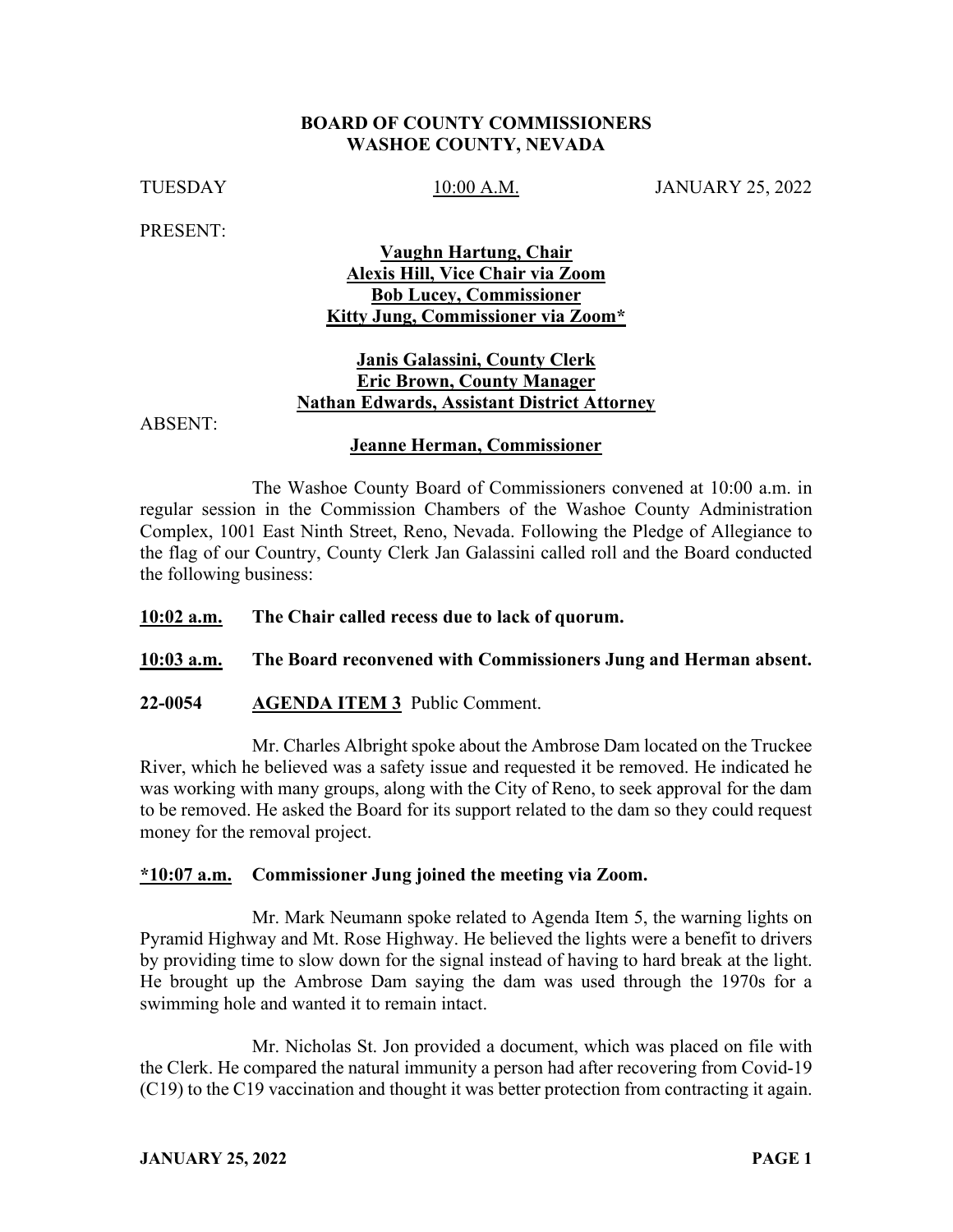He demanded to know where each Commissioner stood on this issue. Next, he commanded the current Community Health Alliance "C19 vaccine informed consent for ages 5 to 11" be pulled from circulation until it was a real informed consent document by listing potential side effects, stating the long-term effects were unknown. He believed the document needed to indicate this was a clinical trial for a two-year study and needed to provide a process to report any adverse reactions. He demanded answers about why grievances to the Board of County Commissioners had gone unanswered and noted none of the grievance items were reflected on any upcoming agenda. He wanted a response from the Commissioners about whether they could not address or would not address the referenced grievances. He used the remainder of his time waiting for an answer.

Chair Hartung requested that Assistant District Attorney Nathan Edwards explain the public comment guidelines related to Nevada Revised Statutes (NRS) stating a topic that was not agendized could not be deliberated upon. Mr. Edwards indicated there was a fine line between deliberation and discussion, stating the County Commissioners were encouraged to not engage in any type of discussion that could become deliberation during public comment about topics not on the agenda. NRS allowed discussion of public comment topics during the agenda item for Commissioners' announcements and reports.

Ms. Sandee Tibbett demanded the Board place a resolution on the agenda to prohibit vaccine passports for employees and students and said it should be considered a criminal offense for discrimination or illegal segregation. She believed it was illegal in the United States to mandate vaccinations and it was against the constitutional rights of individuals. She demanded a resolution be placed on an agenda to replace the Governor's health emergency with a local economic emergency as other counties in Nevada had done. She wondered about the Cities of Reno and Sparks being allowed to override Washoe County and asked why the County could not override the State. She provided documents, which were placed on file with the Clerk.

Mr. Alan Christoffersen said he moved to Incline Village to raise his children in a small community, stating he grew up in a town with a population of 750 people and realized the importance of the services provided in a small community. He wanted to continue raising his children in an area with local support and thought the Constable's Office provided important services. He asked the Board to leave the existing office the way it was to benefit the community.

Ms. Erin Massengale requested a resolution be agendized and passed to ban vaccine passports or any type of verification system. She believed it was unacceptable for employers to require vaccination verification in order to maintain employment. She asked for the mask mandate to end in Washoe County as the public health emergency had been ended and thought without an emergency there was no need for masks. She spoke about how the Supreme Court in New York ruled the Governor's mask mandate was unconstitutional and declared the mandate null and void in the State of New York.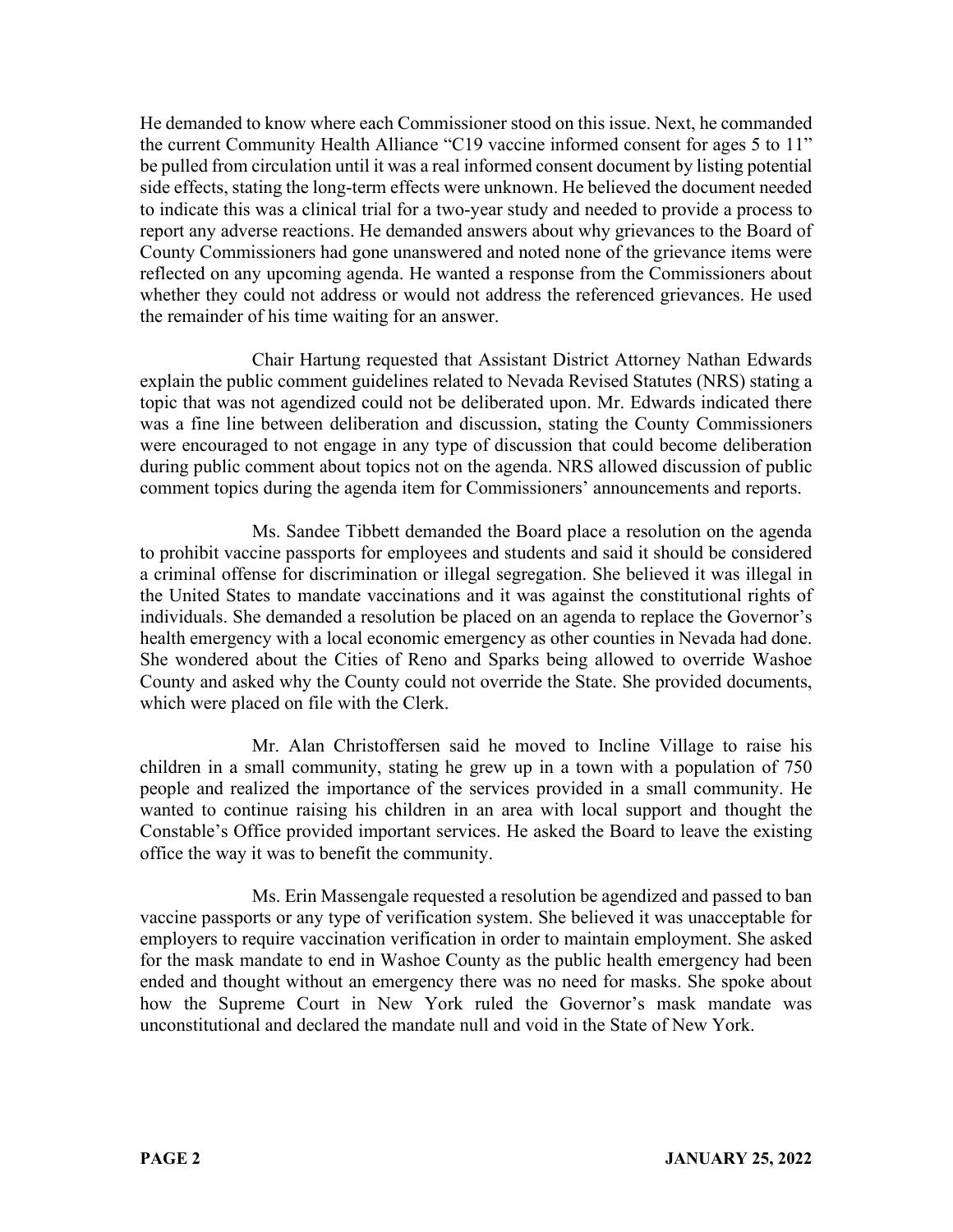County Clerk Jan Galassini received emails from Ms. Elise Weatherly, Ms. Renee Saletta, Mr. Charles Albright, Ms. Stacy Piro, Ms. Darla Lee, and Ms. Janet Butcher, which were placed on file.

# **22-0055 AGENDA ITEM 4** Announcements/Reports.

County Manager Eric Brown pointed out the second reading for the redistricting item would be scheduled for February 8, 2022.

Commissioner Lucey said it had been a busy month with many issues occurring. He spoke about the advanced warning systems on Pyramid Highway and Mt. Rose Highway, indicating conversations with Chair Hartung and the Nevada Department of Transportation had occurred and a presentation about them would take place later in the meeting. He stated he had been assured that removal or change on Mt. Rose Highway would not happen, saying they served a purpose under the current guidelines. Future plans for improvements and safety had been discussed and information would be released when decisions were final.

Commissioner Lucey indicated the Regional Transportation Commission allocated \$300,000 to install a grading system into the storm drain passages along the southeast connector to assist with homeless encampment issues and to prevent wild horse issues. He said residents had reached out to him about leash laws and other issues at Whites Creek and Galena Parks and noted they were working with Parks staff to address changes.

Commissioner Lucey stated upcoming meetings included the Board of County Commissioners Strategic Plan Workshop on January 26 at the Red Hawk Events Center, the District Board of Health on January 27, and the Nevada Association of Counties (NACO) on January 28, where he would be inducted as President of the Board. He commended Chair Hartung for continuing to serve as Chair of the Western Regional Water Commission and said he deserved to be Chair as a subject matter expert of water.

Chair Hartung congratulated Commissioner Lucey for his appointment as President of the NACO Board and acknowledged he also served as leadership on the National Association of Counties Board of Transportation.

Chair Hartung reminded the public that the Washoe County Commissioners did not have a mask mandate but they followed the Governor's mandate. He added that vaccine passports were not in the purview of the Board.

Commissioner Lucey asked for a future agenda item to be an update on the lands bill. He said discussions had taken place with all entities involved and noted Senator Jacky Rosen would be meeting with him. He indicated they met with the Senator's staff the previous week to discuss the lands bill process and anticipated potential draft language and understanding towards the end of February. He noted Government Affairs Liaison, Jamie Rodriguez was assisting him and would continue to work on the issue and bring information back to the Board once they had the draft language.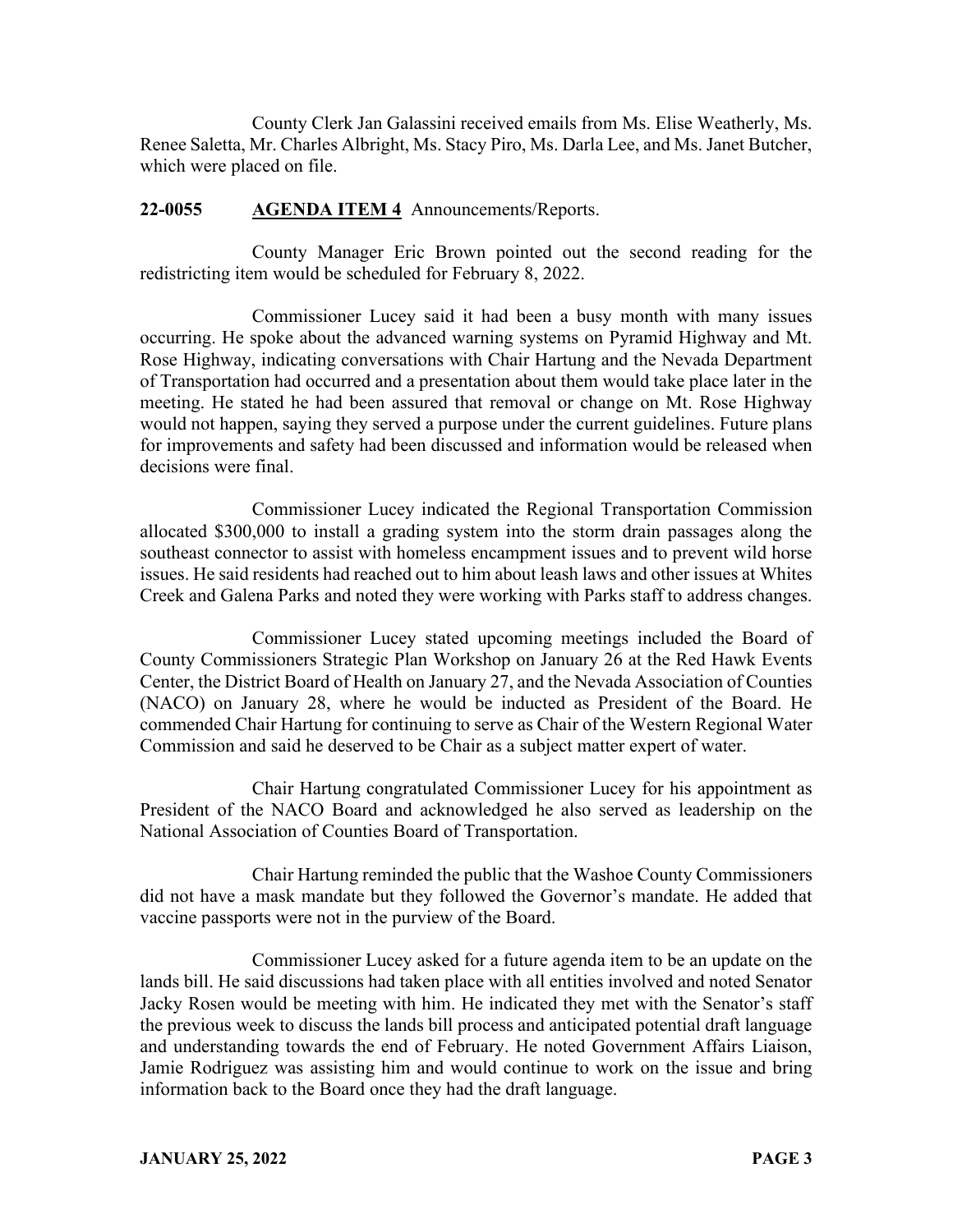Chair Hartung asked staff to provide information about the Ambrose Dam and what entity had control over it.

Commissioner Lucey announced it was the longest sitting Commissioner's birthday and wished Commissioner Jung a happy birthday.

**22-0056 AGENDA ITEM 5** Appearance and presentation by Rod Schilling, P.E., PTOE, Nevada Department of Transportation, Chief Traffic Operations Engineer, regarding the potential removal and status update of the advance signal warning system projects along Mt. Rose Highway (SR-431) and Pyramid Highway (SR-445).

Chair Hartung thanked Nevada Department of Transportation (NDOT), Chief Traffic Operations Engineer Rod Schilling for coming and noted Mr. Schilling would be at the Spanish Springs Community Advisory Board. Chair Hartung expressed concern about many things NDOT did and wanted Mr. Schilling and Deputy Director Cole Mortensen to tour Pyramid Highway and share his experiences of the past 35 years that NDOT was involved with it.

Mr. Schilling conducted a PowerPoint presentation and reviewed slides with the following titles: Advanced Signal Warning System; Considerations for ASWS Use; ASWS; ASWS Changes; Reno-Sparks Area; Sparks Area; Reno Area; Project Schedule; Project Update; Decommissioning Plan Stages; UNR Traffic Study; Project Overview; and Stay Connected.

Commissioner Jung asked about the differences in customs of drivers in different parts of the State and roads that NDOT was responsible for the safety of, along with proper traffic engineering. She wondered whether that was taken into consideration when looking specifically at the advanced signal warning system (ASWS). Mr. Schilling replied that every signalized intersection, even specific to Pyramid Highway and Mt. Rose Highway, was taken into consideration and understood it was not any different than any signalized corridor that was adjacent to it. He pointed out that the same functional classification of that roadway was similar to McCarran, Vista, and Sparks Boulevards. He asked how motorists drove those corridors differently than they would Pyramid Highway.

Commissioner Jung mentioned speeds being different but she expected ASWS on NDOT roads. She thought more data should be collected to ensure the safety of the roads with the ASWS being removed. She would concede to make the proposed changes as long as data did not indicate it was more dangerous. She believed the ASWS were one of the best benefits of Northern Nevada.

Vice Chair Hill wondered why these ASWS were currently in place since other roads in the area did not have them. Mr. Schilling said it followed decades old guidance and stated they were complying with the most current national guidelines.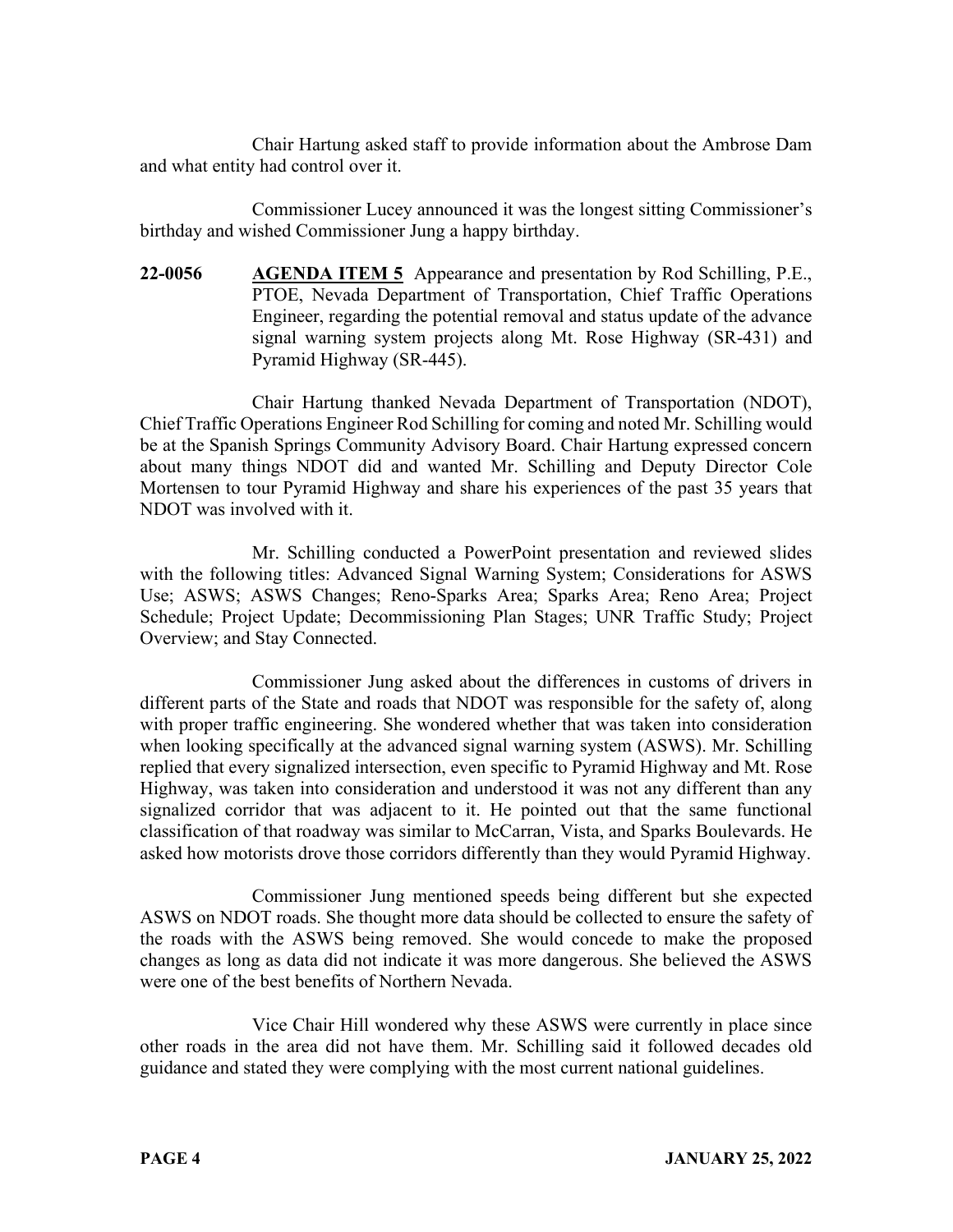Vice Chair Hill questioned the guidelines on other roads and wondered whether they were in place. Mr. Schilling stated they were in place with other roadways and they were complying with them and making similar modifications statewide. These were the last two corridors to be updated with the guidelines as all other changes had been made.

Commissioner Lucey spoke about the unique geography in the area and the challenges with a constant flow of traffic. He asserted traffic in the community had its peak commute times but experienced a steady flow through the off hours also. He mentioned the two corridors in question, the Mt. Rose and Pyramid Highways, had a blend of traffic including industrial and commercial truck traffic and he believed a habit had been created by drivers. He opined the cost to update these guidelines was creating a solution to a problem that did not exist. He thought drivers were used to driving with the ASWS and was concerned about them being removed without another safety plan in place and wondered whether new driving habits created without the ASWS would be positive or negative. He stated potential future improvements were planned for both corridors but were much further into the future. He thought this could create a destructive mode by not having enough safety features. He understood these changes had been positive in other areas but thought money could be spent better on other safety measures. Mr. Schilling indicated they took local environments into consideration and felt confident that safety was still their main focus. A recent study showed drivers sped up when ASWS lights flashed and stated drivers needed to focus on the signal and not the ASWS.

Commissioner Lucey felt there had not been enough coordination related to specific intersections, off-ramps, and areas in the community. He believed there were errors that needed to be addressed and said a number of areas were thought to be planned well enough but were found not to be as successful as they had anticipated. He hoped what was being done currently with NDOT's plans considered that the County would continue to evaluate the areas after removal of the ASWS. Mr. Schilling stated NDOT was performing post-studies on Mt. Rose and Pyramid Highways and would be conducting one-year and three-year safety studies. He assured they would continue to observe the areas.

Commissioner Lucey asked whether the ASWS lights could be removed while the signs remained in place, and if the changes were not achieving necessary goals the lights could be reinstalled. Mr. Schilling explained that was part of a phased approach and the beacons would be decommissioned for 30-days and observed. Once that 30-day phase was completed they would remove them and continue to observe activity.

Chair Hartung wondered whether the ASWS going southbound at Pyramid Highway and Disc Drive would remain functional. Mr. Schilling indicated it was going to be removed. He noted it met the criteria for removal as the sight distance was ample. The northbound ASWS for that intersection would be adjusted.

Chair Hartung expressed concern about the pit in the valley known as the Martin Marrietta Ridge, stating the road base that came out of that pit was the highest quality base and set the standard for the measurement of road base. He asserted the loaded trucks came from the pit onto an acceleration lane to Calle de la Plata and noted he was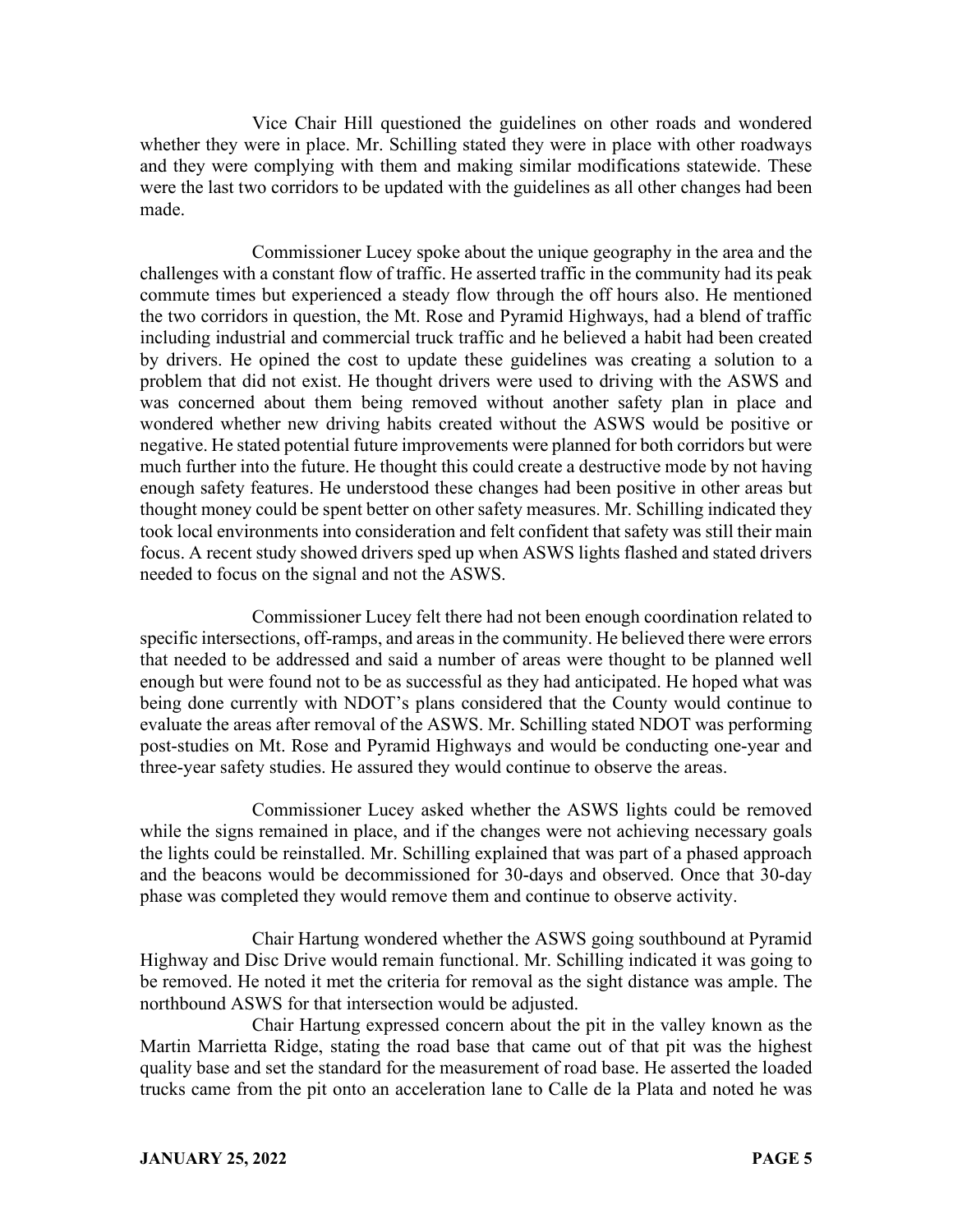trying to get the lane extended down to where the highway turned into four lanes. He wondered about safety issues in that area, asking about widening that stretch of highway. He wanted to know the number of accidents on Pyramid Highway that had been caused by the ASWS in the past 25 years the signals had been in place. He believed the information did not exist because he had asked for it many times previously and had not received it. Mr. Schilling stated accident reports would not indicate a specific reason such as ASWS as a cause for vehicle related crashes. He noted there were no accidents or near accidents recorded during the traffic study conducted at Calle de la Plata but said they would continue to observe the area.

Chair Hartung asked about the timing for a yellow light at Calle de la Plata. Mr. Schilling remarked he did not know the exact time but it was the standard time that all signals remained yellow. Chair Hartung mentioned a little girl was killed many years before on Pyramid Highway and the Governor at the time reduced the speed limit from 55 to 45 miles per hour through the center of Spanish Springs. Then a few years ago NDOT changed the speed back to 55 without any notice to the County, because 86 percent of drivers were traveling above 55 miles per hour on that road. He feared the safety on Pyramid Highway would create a more dangerous situation. He suggested widening the highway to make it safer.

Chair Hartung stated they could not stop the trucks coming from the pit because the materials they trucked were necessary and noted the truck drivers relied on the ASWS to gauge breaking for signals. Mr. Schilling referred to the volume of trucks that travel Pyramid Highway and took that into consideration with the studies, noting the volume was low at only four percent of traffic along that corridor. He asserted it was the responsibility of the driver to operate their vehicle appropriately.

Chair Hartung mentioned a letter was received from fire services related to signals recognizing sirens to change the signal to red but said if the emergency vehicles were only running with red lights flashing it would not activate. He agreed that four percent of traffic was trucks but asserted that was still a large volume of traffic. He pled with NDOT to consider the traffic and leave the ASWS on Pyramid Highway at Disc Drive. Mr. Schilling said he would get with his team to verify the field checklist for that specific intersection. He added they were conducting a statewide speed management plan.

Mr. Mortensen pointed out NDOT was focusing on driver behavior and ways to make the roads a safer environment. He believed transport trucks should be operated at the ability of the driver and the ability of the vehicle to stop in an appropriate amount of time. The signals were not timed for those trucks and he said they were trying to take away the behavior of reliance on the ASWS because it created more of a danger to drivers. Safety was incumbent upon NDOT to design to comply with the national standards and standards accepted by related agencies. He asserted when the national standards were not being followed it became a liability and could put the state in the position of liability. He mentioned these standards needed to be kept in mind when engineers were designing the systems.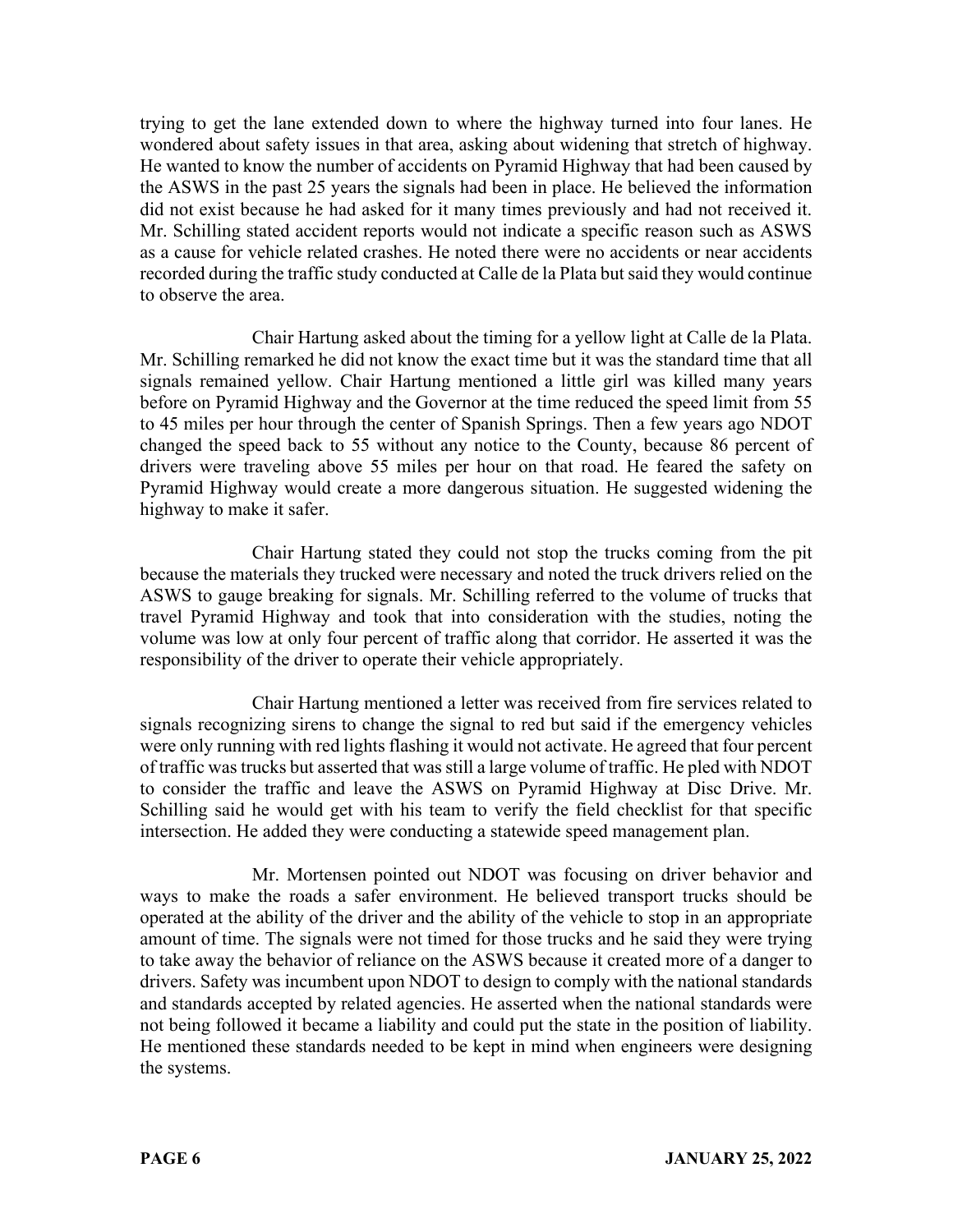Chair Hartung expressed concern that Spanish Springs residents were frustrated with the removal of the ASWS.

There was no action or public comment on this item.

**22-0057 AGENDA ITEM 6** Presentation and discussion by Gabrielle Enfield, Community Reinvestment Manager, regarding a status update for the State and Local Fiscal Recovery Fund (SLFRF) grant (\$91,587,038) awarded to Washoe County pursuant to the American Rescue Plan Act of 2021 (ARPA). Manager's Office. (All Commission Districts.)

Community Reinvestment Manager Gabrielle Enfield conducted a PowerPoint presentation and reviewed slides with the following titles: ARPA Final Rule – Key Highlights; Washoe ARPA Projects; Washoe ARPA Status Update; and Washoe ARPA Projects Quarterly Report #1.

Ms. Enfield stated the final rules came through from the Legislature two weeks previously and she had been participating in webinars with Treasury and the Nevada Association of Counties about specific guidance, and continued through the 400-page guidelines to obtain the needed information about eligibility. She noted more details would be discussed during the Strategic Planning meeting the following day. She introduced the new Grants and Community Program Analyst Carissa Bradley.

Ms. Bradley expressed excitement about working with the Community Reinvestment Program and looked forward to meeting and working with the Commissioners. Ms. Enfield stated Ms. Bradley would be assisting with developing the community grant process oversight, providing assistance to grantees, along with implementing internal County projects.

Ms. Enfield said the first quarterly report by project was due to Treasury by the end of January. It would be reporting for all 23 projects allocated prior to the end of December, as well as the administrative costs. She noted detailed financial reporting was required for budget expenditures and allocations and would be reported on Washoe County's ARPA website for the public. The next report at the end of April would include any programmatic data fields and would also be available to the public.

Vice Chair Hill looked forward to discussion of the next 49 percent of funding and future investments in the community.

There was no action or public comment on this item.

# **CONSENT AGENDA ITEMS** – 7**A THROUGH 7F3**

**22-0058 7A1** Approval of minutes for the Board of County Commissioner's regular meeting of December 14, 2021. Clerk. (All Commission Districts.)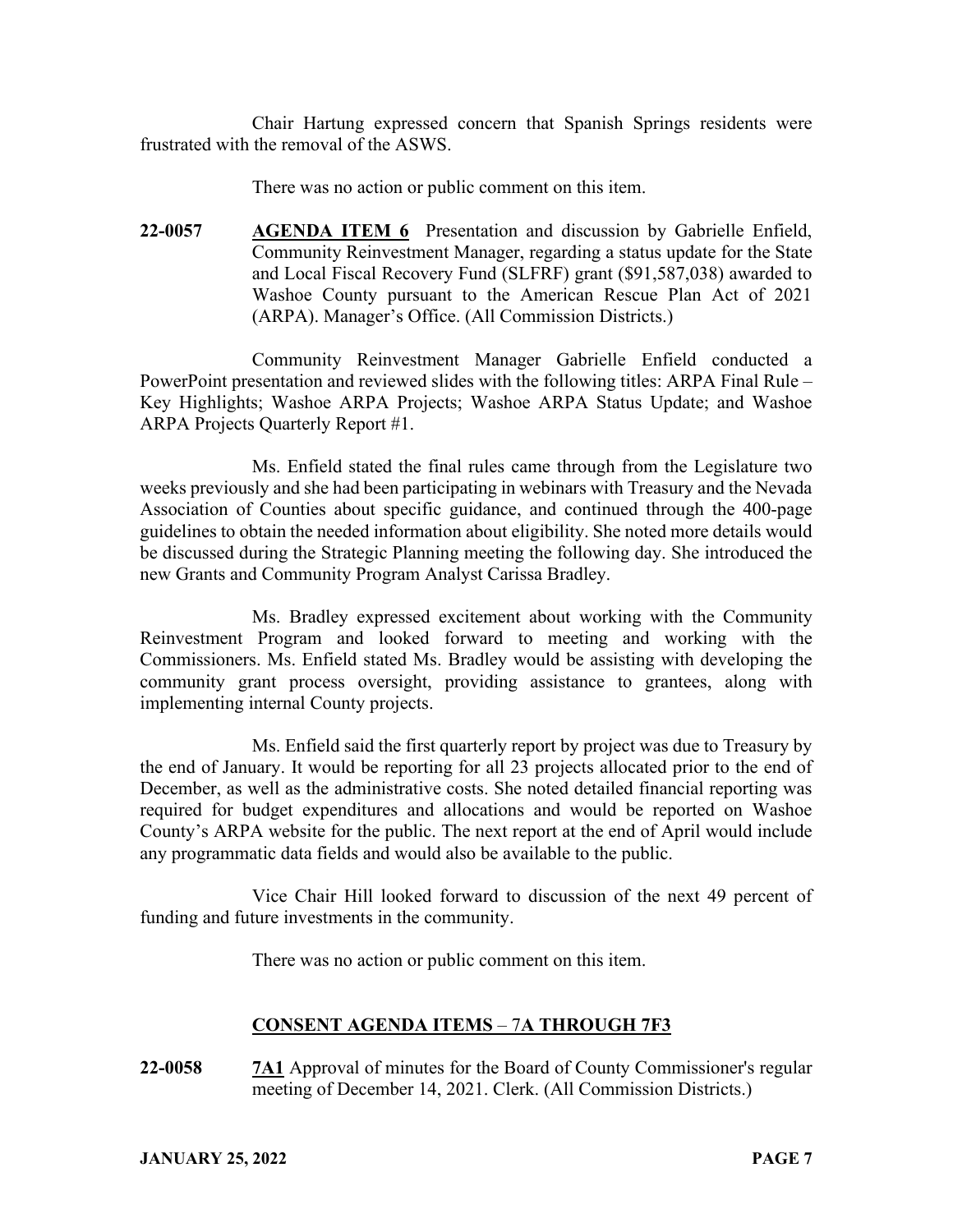- **22-0059 7B1** Recommendation to 1) approve roll change requests, pursuant to NRS 361.765 and/or NRS 361.768, for errors discovered on the 2020/2021 and 2021/2022 secured tax roll 2) authorize Chair to execute the changes described in Exhibit A and 3) direct the Washoe County Treasurer to correct the error(s). [cumulative amount of decrease to all taxing entities \$327.31]. Assessor. (Commission Districts 3, 4, 5.)
- **22-0060 7C1** Recommendation to: 1) approve Fiscal Year 2023 Street and Highway Program Interlocal Cooperative Agreement between Washoe County, the City of Reno and the Regional Transportation Commission (RTC); and 2) approve the Fiscal Year 2023 Street and Highway Program Interlocal Cooperative Agreement between Washoe County, the City of Sparks and the RTC; for the approval of the RTC's Fiscal Year 2023 Program of Projects that were identified and approved in the RTC Fiscal Year 2023 Regional Transportation Plan Update. Community Services. (All Commission Districts.)
- **22-0061 7D1** Recommendation that the Board of County Commissioners review and acknowledge receipt of the Washoe County Law Library Annual Report 2021. District Court. (All Commission Districts.)
- **22-0062 7D2** Recommendation to reappoint one attorney member and one nonattorney member to the Law Library Board of Trustees. It is recommended that Patricia Halstead serve as an attorney member for a two-year term expiring on January 31, 2024, and Cortney Young serve as a non-attorney member for a two-year term expiring January 31, 2024. Candidates will satisfy the attorney position and non-attorney position required for the Law Library Board of Trustees. District Court. (All Commission Districts.)
- **22-0063 7E1** Recommendation to acknowledge a [\$10,220] cross-functional appropriation transfer from General Government to Public Works within the General Fund as allowed per NRS 354.5989005(5)(b); net fiscal impact [\$-0-]. Acknowledgement of this cross-functional appropriation transfer will align budget authority for Fiscal Year 2022 (FY22) for incurred, or anticipated to be incurred, expenditures for the Cold Springs Community Center, as already approved via separate action on December 14, 2021, Item #10.J.2. All adjustments are within the Washoe County existing approved FY22 budget. Manager's Office. (Commission District 5.)
- **22-0064 7E2** Recommendation to approve, pursuant to NRS 244.1505, Commission District Special Fund disbursement in the amount of [\$35,000] for Fiscal Year 2021-2022; District 5 Commissioner Jeanne Herman recommends a [\$2,500] grant to Rebuilding Together Northern Nevada -- a nonprofit organization created for charitable, religious, or educational purposes -- to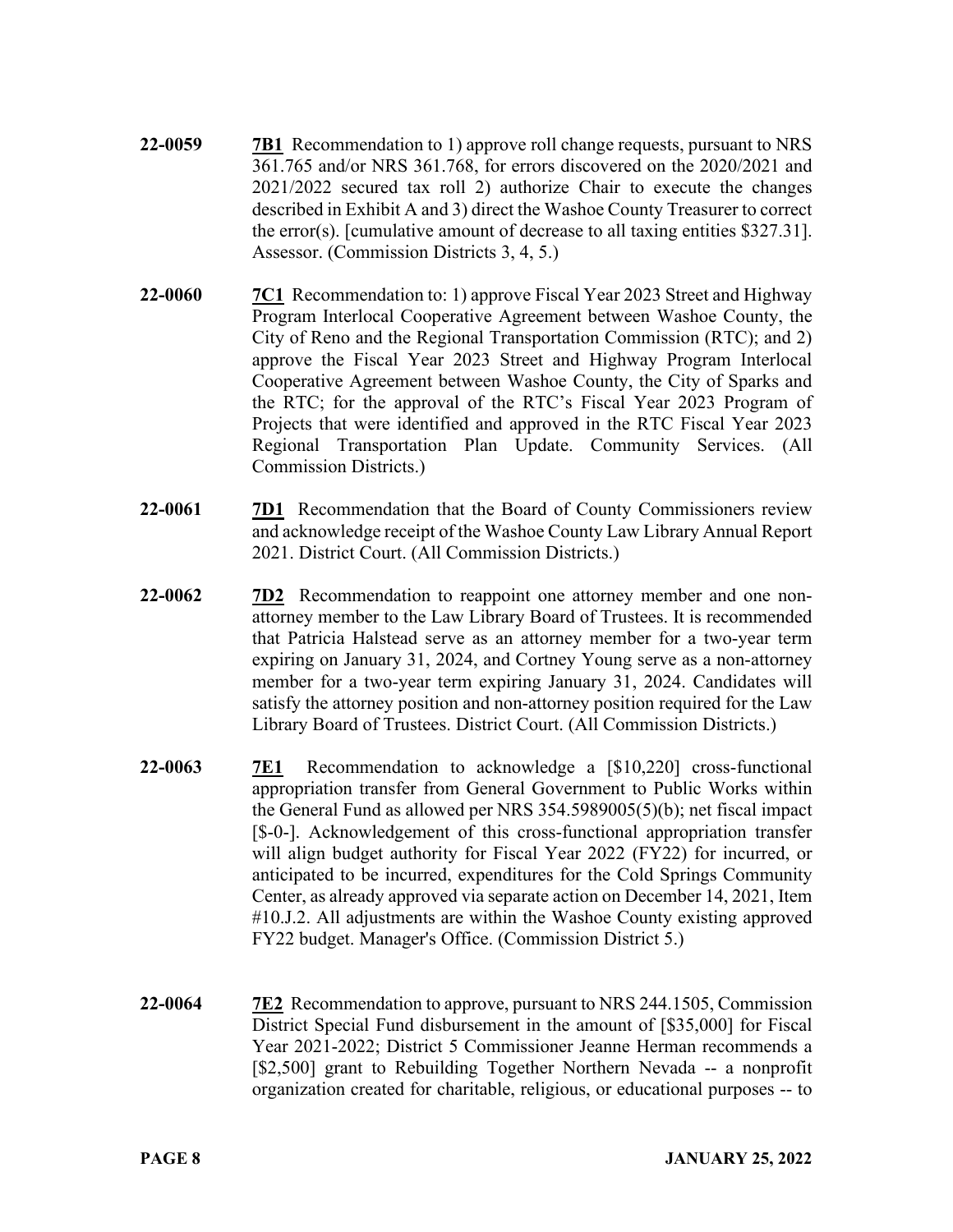fill the gap in services that provide critical home repairs needed by homeowners of modest means; and a [\$10,000] grant to The Salvation Army -- a nonprofit organization created for charitable, religious, or educational purposes -- to support its human trafficking survivor program; and a [\$10,000] grant to Veteran's Guest House -- a nonprofit organization created for charitable, religious, or educational purposes -- to support its mission of providing U.S. military service veterans and their families with caring support during times of medical need; and a [\$2,500] grant to Veterans Upward Bound Program at Truckee Meadows Community College -- a nonprofit organization created for charitable, religious, or educational purposes -- for the purpose of supporting educational and career success for U.S. military veterans; and a [\$5,000] grant to the Adopt A Vet Dental Program -- a nonprofit organization created for charitable, religious, or educational purposes -- to provide free critical and life-saving dental care to impoverished veterans in Nevada; and a [\$5,000] grant to the VA Sierra Nevada Health Care System, Mental Health program, -- a nonprofit organization created for charitable, religious, or educational purposes -- to support the Veterans Crisis Line for the purpose of providing suicide prevention mental health services to U.S. military veterans; approve Resolutions necessary for same; and direct the Comptroller's Office to make the necessary disbursement of funds. Manager's Office. (Commission District 5.)

- **22-0065 7F1** Recommendation to approve net-zero cross-fund budget appropriation transfers [total \$1,930,700.00] from the Capital Improvement Fund to the Indigent Fund and Homelessness Fund and direct the Comptroller's Office to make the necessary budget appropriation transfers (net impact to the County budget is zero). Human Services Agency. (All Commission Districts.)
- **22-0066 7F2** Recommendation to accept a FY22 Federal Title IV-B1 sub-grant award from the State of Nevada Department of Health and Human Services, Division of Child and Family Services (DCFS) in the amount of [\$62,004; \$20,668 county match] retroactive from July 1, 2021 to June 30, 2022 to improve outcomes for children and families involved with Washoe County Human Services Agency; authorize the Director of the Human Services Agency to retroactively execute the grant and related documents; and direct the Comptroller's office to make the necessary budget amendments. Human Services Agency. (All Commission Districts.)
- **22-0067 7F3** Recommendation to accept a second Continuum of Care Permanent Supportive Housing 2 Program Grant from the United States Department of Housing and Urban Development (HUD), in the amount of [\$119,714; \$29,929 county match] to provide housing and supportive services for homeless families retroactive for the period January 1, 2022 through December 31, 2022; authorize the Director of the Human Services Agency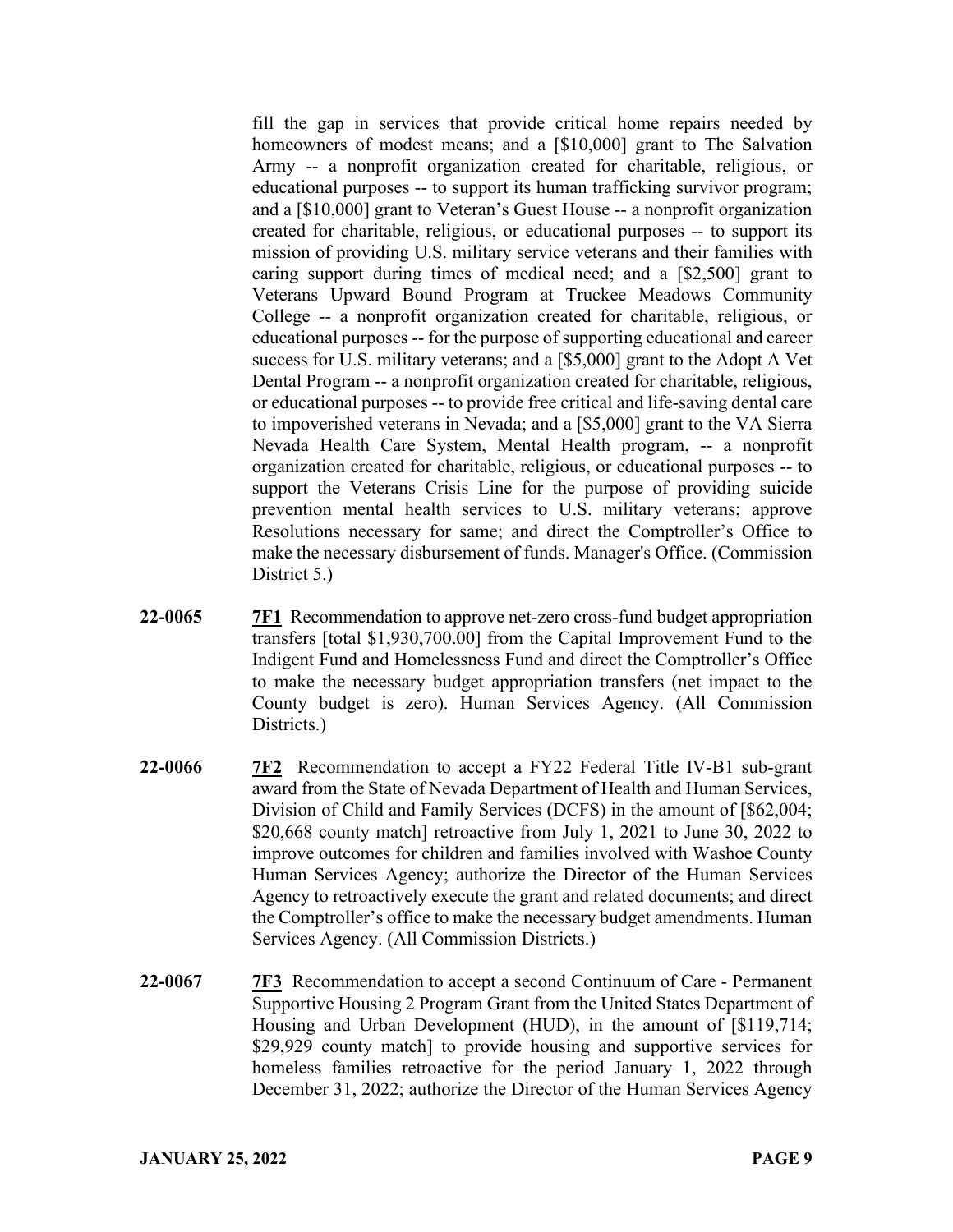to execute the agreement; and direct the Comptroller's Office to make the necessary budget amendments. Human Services Agency. (All Commission Districts.)

Commissioner Lucey commented that Commissioner Herman was using \$35,000 of her discretionary funds to assist Rebuilding Together Northern Nevada; the Salvation Army; the Veterans Guest House; Veterans Upward Bound Program at Truckee Meadows Community College; Adopt a Vet Dental Program; and the VA Sierra Nevada Health Care System, Mental Health program. He thanked Commissioner Herman for her continued involvement and donations to community programs.

Ms. Heather Borkowski introduced herself as the Assistant Executive Director for the Adopt a Vet Dental Program in Reno. The program provided free dental care to qualified veterans in the community. She thanked Commissioner Herman for her generous grant and said it would bring smiles back to veterans and provide for a better future.

On motion by Vice Chair Hill, seconded by Commissioner Lucey, which motion duly carried on a 4-0 vote with Commissioner Herman absent, it was ordered that Consent Agenda Items 7A through 7F3 be approved. Any and all Resolutions or Interlocal Agreements pertinent to Consent Agenda Items 7A through 7F3 are attached hereto and made a part of the minutes thereof.

# **BLOCK VOTE – 9, 11, 12, 13, 15, 17, AND 18**

**22-0068 AGENDA ITEM 9** Recommendation to award the base bid only to the lowest responsive, responsible bidder for the Bowers Mansion Pool Replaster/Remodel Project [staff recommends Western Water Features, Inc. in the amount of \$1,108,696.00]. This project includes a complete replaster of the pool, the conversion of a wading pool into a children's splash pad as well as ADA (Americans with Disabilities Act) ramp and other necessary improvements. Community Services. (Commission District 2.).

There was no response to the call for public comment.

On motion by Commissioner Lucey, seconded by Vice Chair Hill, which motion duly carried on a 4-0 vote with Commissioner Herman absent, it was ordered that Agenda Item 9 be awarded.

**22-0069 AGENDA ITEM 11** Recommendation to accept the Continuum of Care - Permanent Support Housing Program Grant from the United States Department of Housing and Urban Development (HUD), in the amount of [\$106,524; \$26,631 county match] to provide housing and supportive services for homeless families retroactive for the period of September 1, 2021 through August 31, 2022; authorize the Director of the Human Services Agency to retroactively execute the grant agreement; and direct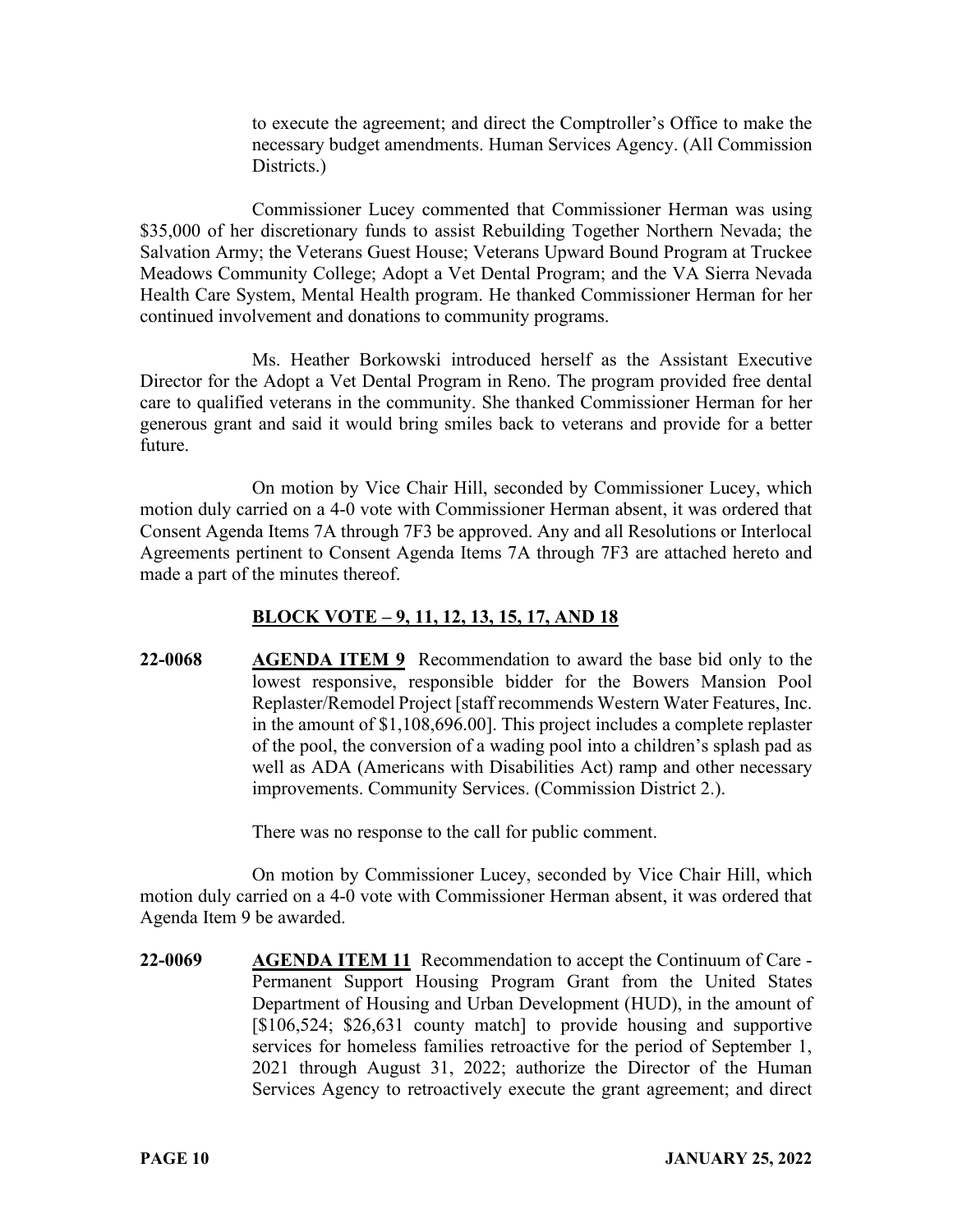the Comptroller's Office to make the necessary budget amendments. Human Services Agency. (All Commission Districts.)

There was no response to the call for public comment.

On motion by Commissioner Lucey, seconded by Vice Chair Hill, which motion duly carried on a 4-0 vote with Commissioner Herman absent, it was ordered that Agenda Item 11 be accepted, authorized, and directed.

**22-0070 AGENDA ITEM 12** Recommendation to: (1) approve Amendment #7 to the contract currently awarded to Reno Initiative for Shelter and Equality (RISE) (awarded Request for Proposal (RFP) #3130-20) for Facility Operator of Our Place Women and Family Shelter on the Our Place campus, authorizing a one-time payment of [\$350,000] immediately upon execution of this Amendment in support of the retention and recruitment of shelter staff and increased expenses due to inflation as a result of the COVID pandemic for a total not to exceed [\$2,650,000] retroactive for the period of July 1, 2021 through June 30, 2022; (2) authorize the Purchasing and Contracts Manager to execute the amendment; and if approved, (3) direct the Comptroller's Office to make the necessary budget amendments. Human Services Agency. (All Commission Districts.)

There was no response to the call for public comment.

On motion by Commissioner Lucey, seconded by Vice Chair Hill, which motion duly carried on a 4-0 vote with Commissioner Herman absent, it was ordered that Agenda Item 12 be approved, authorized, and directed.

**22-0071 AGENDA ITEM 13** Recommendation to approve Amendment #5 to the contract currently awarded to Elior North America dba Valley Services, Inc. for Senior Nutrition Services, which (a) authorizes an increase to the meal rate for Frozen Home Delivered Meals; (b) increases the total contract amount up to [\$2,265,007.00] retroactive for the term of January 1, 2022 through September 30, 2022; (c) increases the total contract amount up to [\$2,328,109.00] for the term of October 1, 2022 through September 30, 2023; and if approved, authorize the Purchasing and Contracts Manager to execute the Amendment and revise the Purchase Order. Human Services Agency. (All Commission Districts.)

There was no response to the call for public comment.

On motion by Commissioner Lucey, seconded by Vice Chair Hill, which motion duly carried on a 4-0 vote with Commissioner Herman absent, it was ordered that Agenda Item 13 be approved and authorized.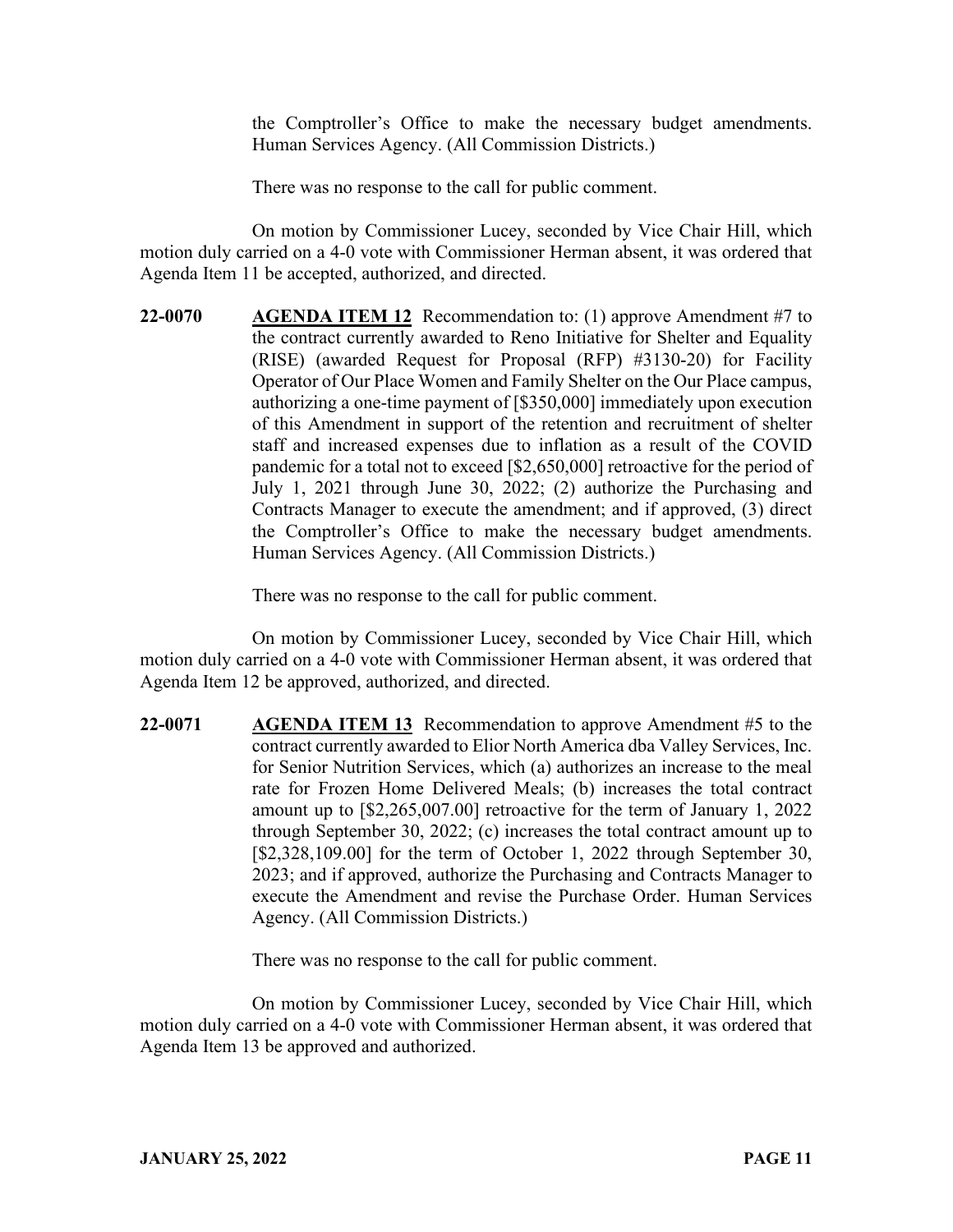**22-0072 AGENDA ITEM 15** Recommendation to accept FFY21 Emergency Management Performance Grant (EMPG) from the State of Nevada, Division of Emergency Management (NDEM) awarding [\$253,502.00 (\$253,502.00 County match required)] for FFY 2021 including funds to be used for travel; retroactive from October 1, 2020 through September 30, 2022; If approved authorize the County Manager or his designee to sign the grant award documents when received. Manager's Office. (All Commission Districts.)

There was no response to the call for public comment.

On motion by Commissioner Lucey, seconded by Vice Chair Hill, which motion duly carried on a 4-0 vote with Commissioner Herman absent, it was ordered that Agenda Item 15 be accepted, approved, and authorized.

**22-0073 AGENDA ITEM 17** Recommendation to approve the use of General Fund Contingency in the amount of [\$335,000] to increase expenditure authority for Interpreter Services [\$8,800] and Expert Witness Fees [\$326,200] to the Public Defender's Office for fiscal year 2022, to support reasonable and necessary costs to meet minimum Due Process rights in the Guzman Trial, in accordance with Nevada Revised Statute (NRS) 354.598005; and direct the Comptroller to make the appropriate budget amendments. [Total fiscal year 2022 impact \$335,000; net fiscal impact \$-0-]. Manager's Office. (All Commission Districts.)

There was no response to the call for public comment.

On motion by Commissioner Lucey, seconded by Vice Chair Hill, which motion duly carried on a 4-0 vote with Commissioner Herman absent, it was ordered that Agenda Item 17 be approved and directed.

**22-0074 AGENDA ITEM 18** Request by the County Manager, through the Washoe County Clerk, and pursuant to Washoe County Code ("WCC") 3.030, to initiate an amendment to Washoe County Code Chapter 5 - (Administration and Personnel, Section 5.490 et. seq.- Office of the Public Guardian, Retention of Attorney) and to direct the County Clerk to submit the request to the District Attorney's Office for preparation of a proposed ordinance in accordance with WCC 2.040. The proposed amendment would add a new section 5.491 to approve the public guardian to obtain assistance from the District Attorney's Office in the administration of guardianship cases pursuant to NRS 253.215. Manager's Office. (All Commission Districts.)

There was no response to the call for public comment.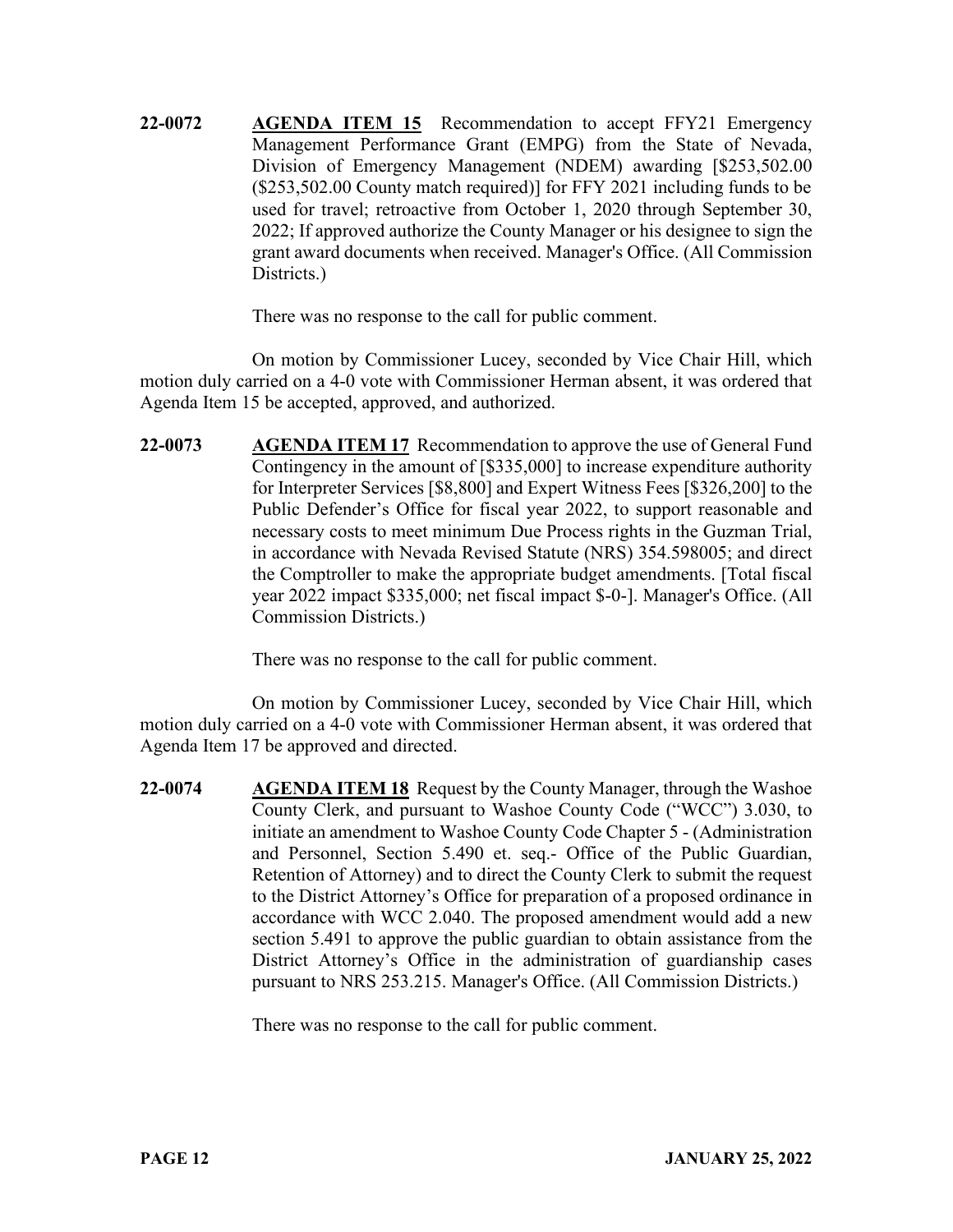On motion by Commissioner Lucey, seconded by Vice Chair Hill, which motion duly carried on a 4-0 vote with Commissioner Herman absent, it was ordered that Agenda Item 18 be approved and directed.

**22-0075 AGENDA ITEM 8** Recommendation and possible action to appoint Linda Jacobs as Washoe County Treasurer pursuant to NRS 245.170(1)(b) to serve the remainder of the unexpired term of Washoe County Treasurer Tammi Davis, effective February 28, 2022. Manager's Office. (All Commission Districts.)

Washoe County Treasurer Tammi Davis stated she was preparing for retirement. She noted her intention was to serve her complete term but explained that family medical issues had led her to an early retirement and February 28 would end her 24 year career in the Treasurer's Office; 12 of those years she served as the Treasurer. She said her first large project was to make property tax information available online, then she worked to implement online payments for residents. She led the implementation of the Assembly Bill 489 tax cap and abatement laws, and transitioned the office to a modern property tax software system. She mentioned much had changed in her tenure, but said her amazing team remained dedicated and committed to providing excellent customer service and she was honored to serve alongside each of them. She felt privileged to serve with County Manager Eric Brown and the entire Washoe County staff, noting it was a highlight in her career. The main focus was to maintain continuity for day-to-day operations along with any special projects the department was tasked with. She expressed the best way to ensure the continuity was to appoint someone who was familiar with the office and operations. She recommended to appoint Linda Jacobs to fulfill the remainder of her term. She mentioned Ms. Jacobs had been with the Treasurer's Office nearly as long as she had, more than 23 years serving in all areas and in various capacities and knew the office from top to bottom. She stated Ms. Jacobs had been a valued part of the administration team for more than six years and interacted regularly with other departments, agencies, and citizens. Ms. Davis stated Ms. Jacobs was well respected and would provide the consistent leadership needed for a smooth operation until a new Treasurer was elected.

Chair Hartung thanked Ms. Davis for her service to the citizens of Washoe County. He asserted she had solved many problems, collaborated with every department, and he had never heard her say something could not be done. He stated she would be truly missed in this organization and reveled in the fact that when he called her, she always had the answers. He expressed support of her recommendation to appoint Ms. Jacobs.

Commissioner Lucey said Ms. Davis had shown her continued support to the Treasurer's Office and the County's citizens by leading tax collection and managing the finances of Washoe County. He shared how much he learned from her in a short period of time. He said Ms. Davis' support and dedication showed her commitment to this position and said it was with great reservation to accept her resignation, but he knew she was needed elsewhere. He believed she was leaving the office in good hands with Ms. Jacobs and wished her the best in retirement.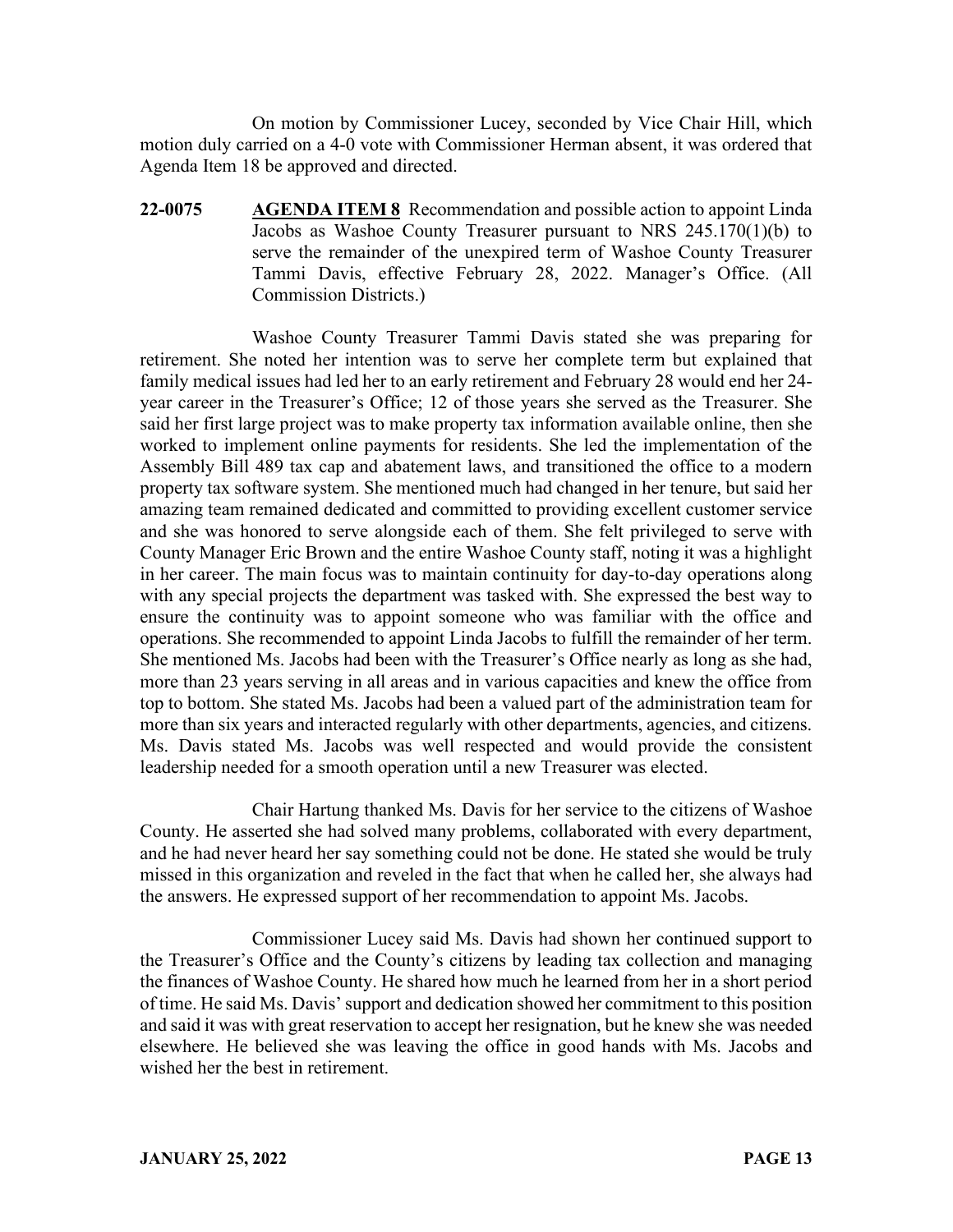Vice Chair Hill thanked Ms. Davis for her incredible work with Washoe County and for her service. She believed Ms. Jacobs would be a great bridge for the next person coming in.

Commissioner Jung stated she always trusted Ms. Davis and believed she kept the County's best interests in mind. She said Ms. Davis' attention to detail and capability were never an issue. She wished her the best in retirement and said there were many non-profit boards that would be lucky to have her if she chose to come back.

Ms. Jacobs stated she was thankful for the confidence and trust Ms. Davis had in her and looked forward to stepping into the new role and leading the team. She remarked that Ms. Davis was a great boss and friend and would be missed by her entire department.

There was no response to the call for public comment.

On motion by Commissioner Lucey, seconded by Chair Hartung, which motion duly carried on a 4-0 vote with Commissioner Herman absent, it was ordered that Linda Jacobs be appointed to Treasurer on the retirement of Tammi Davis, pursuant to NRS 245.170(1)(B).

**22-0076 AGENDA ITEM 10** Recommendation and possible action to approve: (A) Execution of "Subdivision Settlement Participation Forms" and releases pursuant to the One Nevada Agreement on Allocation of Opioid Recoveries ("One Nevada Agreement") previously agreed upon for participation in settlements with: (1) the State of Nevada and opioids distributor defendants AmerisourceBergen Drug Corporation, Cardinal Health, and McKesson as listed in Exhibit C to the One Nevada Agreement, and (2) the State of Nevada and opioid manufacturer defendant Janssen/Johnson & Johnson as listed in Exhibit C to the One Nevada Agreement; and

(B) Execution of an "Amendment No. 1 to One Nevada Agreement on Allocation of Opioid Recoveries" regarding a reduction in attorney's fees to the One Nevada Agreement for purposes of these two settlements only.

An exact net amount to the county is not determined at this time, but it is expected that the settlement will result in an approximate gross payment from the defendants to the State of Nevada in an amount of \$285,000,000 and that the county's net payout from that amount will be determined according to the provisions of the One Nevada Agreement on Allocation of Opioid Recoveries approved by the Board in July 2021. District Attorney. (All Commission Districts.)

Assistant District Attorney Michael Large stated this was a continuation of the One Nevada Agreement and proposed settlement between the State of Nevada, the three major distributors of opioid drugs, and Johnson and Johnson. He noted the settlement was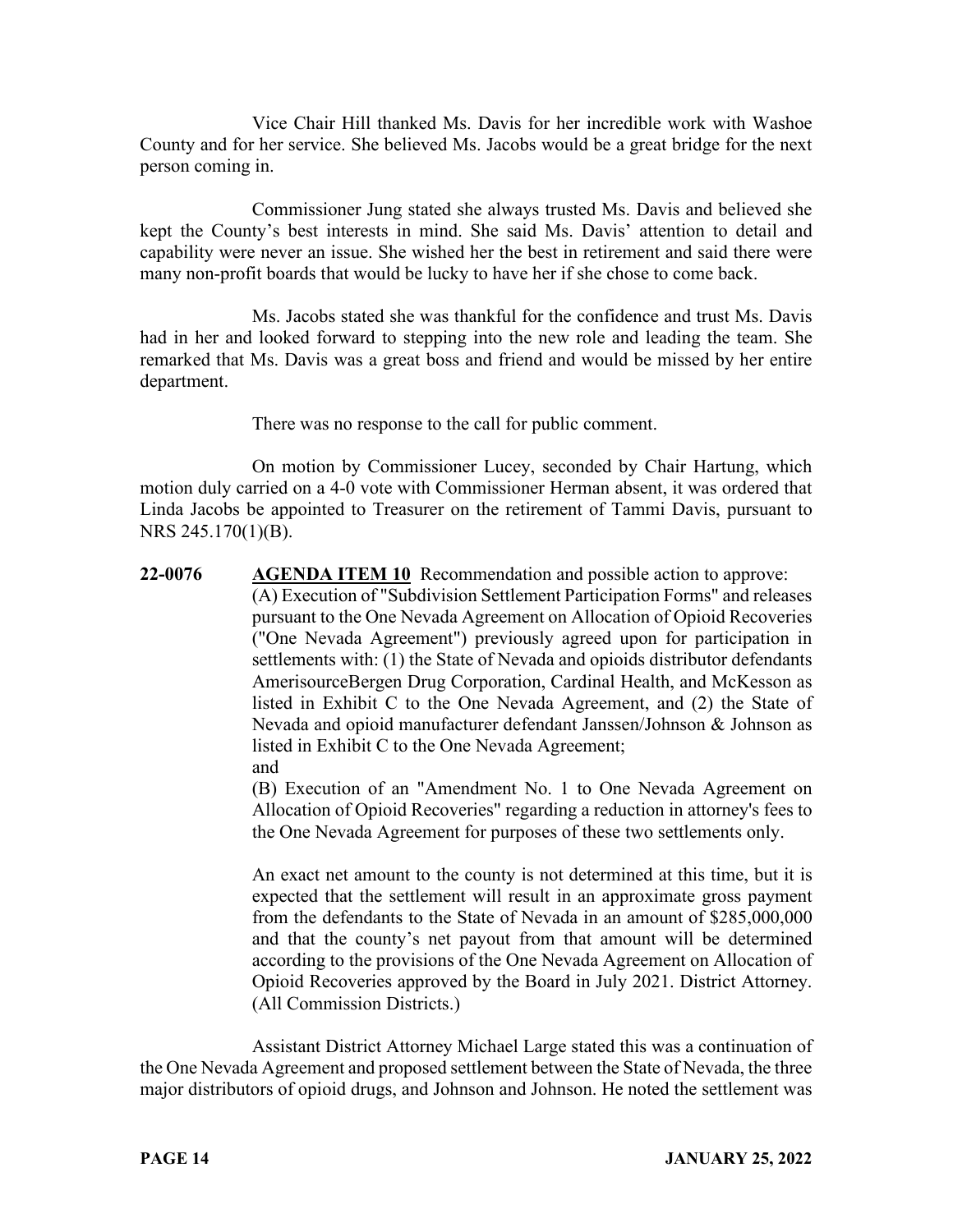in the amount of \$285 million for the State and the approximate amount for Washoe County was difficult to determine because of a number of factors based on how the funds were to be distributed including attorney's fees and costs, and federal Medicare payments that would be taken from the top. Staff and outside legal counsel recommended this item be approved. He explained many of the pending cases against the distributors had issues. The three distributors and Johnson and Johnson reached an agreement and it was believed to be in the best interest of Washoe County.

Chair Hartung asked when the settlement funds were distributed to Washoe County would there be restrictions on how the money was spent. Mr. Large stated the intent of the agreement was for funds to be used for opioid treatment and to remedy the issues. He indicated specific language would be included in the agreement related to where the money would be allocated.

Commissioner Jung expressed concern that plaintiffs could be from the Cities of Reno and Sparks. Mr. Large stated this was a universal settlement and would include the Cities of Las Vegas, Elko, Reno, Sparks, and many other political subdivision cities, although he did not believe the General Improvement Districts were participating in the litigation.

Commissioner Jung thought the Board needed to discuss allocated funds for Washoe County to cover homeless services since that population had a high rate of correlation between opioids, prescription pills, and heroin use, and the County was the regional provider of homelessness. She thanked Mr. Large for being on top of this issue.

Commissioner Lucey asked how the final settlement number in the staff report was anticipated. Mr. Large explained the attorney fees and costs came off the total and would have to be calculated. He noted this was a settlement with only four of the defendants and there were at least another 60 defendants, including major manufacturers. He said they would have to apportion the legal fees and costs associated with this litigation. He was unsure when the federal numbers for Medicare would be submitted. Structured payment from Johnson and Johnson would be paid immediately and the other structured payments for the settlement would be paid over a number of years.

Commissioner Lucey understood the County did not know when funds would be distributed or the total dollar amount. Mr. Large agreed and said a substantial amount more could be coming in based on the outcome of the other defendants' cases and settlements.

Commissioner Lucey thought a fund had not been established yet to hold the funds until they were disbursed. He also noted the amounts requested by programs may not balance with the actual funds received. County Manager Eric Brown stated to his knowledge a fund had not yet been established and agreed that needed to be done.

Commissioner Lucey asked for an item to be placed on an agenda to discuss where collected settlement funds would be kept prior to disbursement.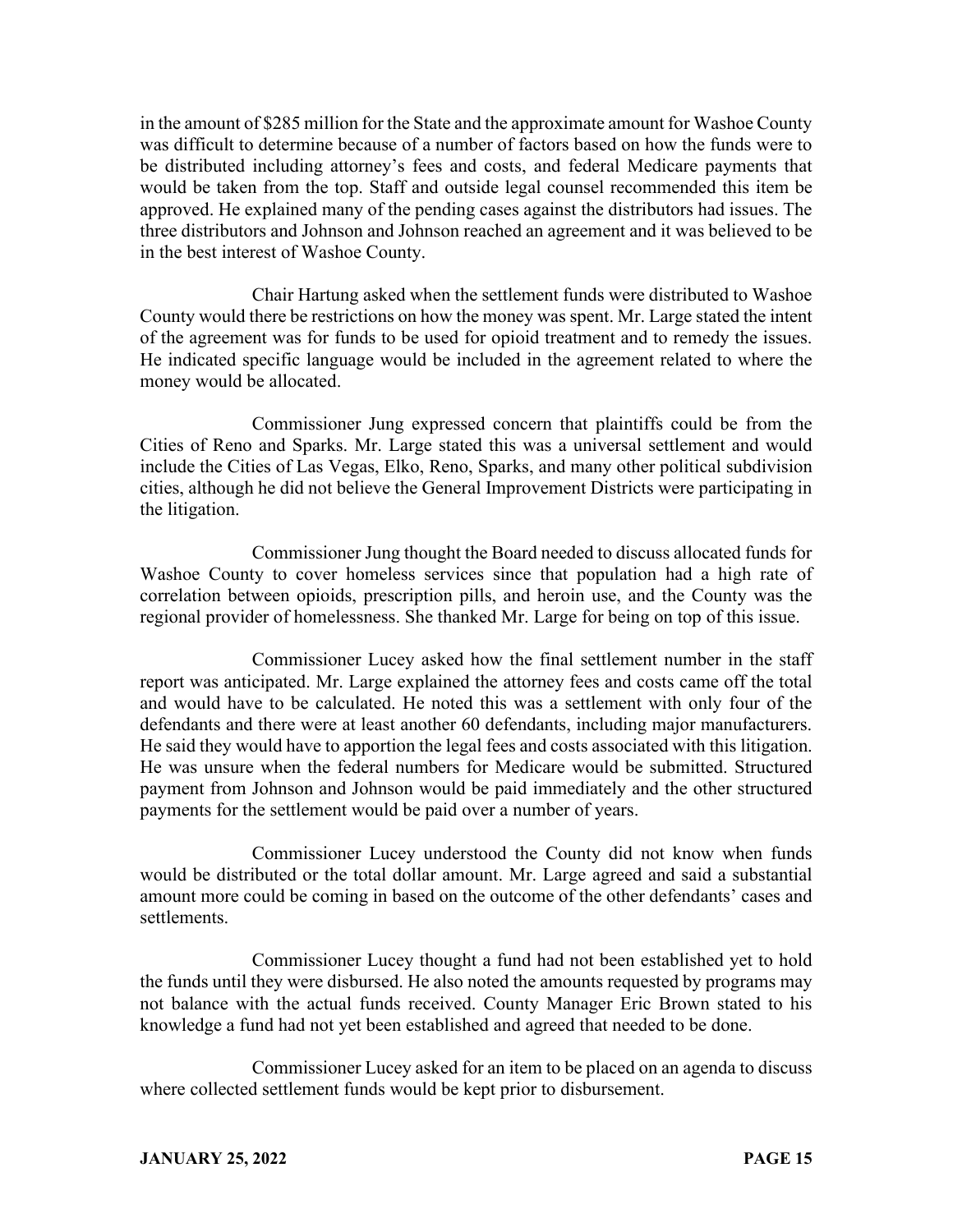Chair Hartung asserted the initial opioid issue had created other issues in the community that would not be funded by the settlements. He agreed an item needed to be on an agenda for further discussion.

Commissioner Jung added that as well as a fund being established, she thought details of funds going into the account and where the funds were spent should be available for staff and the public to review.

There was no response to the call for public comment on this item.

On motion by Commissioner Lucey, seconded by Vice Chair Hill, which motion duly carried on a 4-0 vote with Commissioner Herman absent, it was ordered that Agenda Item 10 be approved.

**22-0077 AGENDA ITEM 14** Introduction and first reading of an ordinance amending Washoe County Code Chapter 45 relating to the Washoe County Human Services Agency and Washoe County Sheriff's Office by removing and amending provisions relating to the work permit and background requirements for child-care employees to align with Federal and State background check requirements; and if supported, set the public hearing for second reading and possible adoption of the ordinance on February 8, 2022. Human Services Agency. (All Commission Districts.)

The Chair opened the public hearing by calling on anyone wishing to speak for or against item.

Director of Human Services Agency (HSA) Amber Howell stated the proposed item was a small change to Washoe County Code 45. She said all childcare providers were required to have a background check, which consisted of obtaining a work permit; federal, local, and state checks; and a state sex offender registry. The change would require a national sex offender registry check to ensure there were no charges from any other states and would eliminate the requirement for a work permit. She stated they received waivers for many years based on technical difficulties with communication between agencies and states. She said an agreement was created with the Washoe County Sheriff's Office to run the required checks, which included a cost reduction from \$75 to \$62. This change would allow HSA to be compliant for federal funding and noted Nevada would be the third state to implement this change.

Chair Hartung stated the staff report was filled with acronyms and asked for future reports to spell out the agencies specifically.

Janis Galassini, County Clerk, read the title for Bill No. 1870.

Vice Chair Hill expressed excitement about the change and hoped it would create additional childcare services in the region. She spoke about the work Ms. Howell had been doing in Incline Village and Crystal Bay to resolve childcare issues which had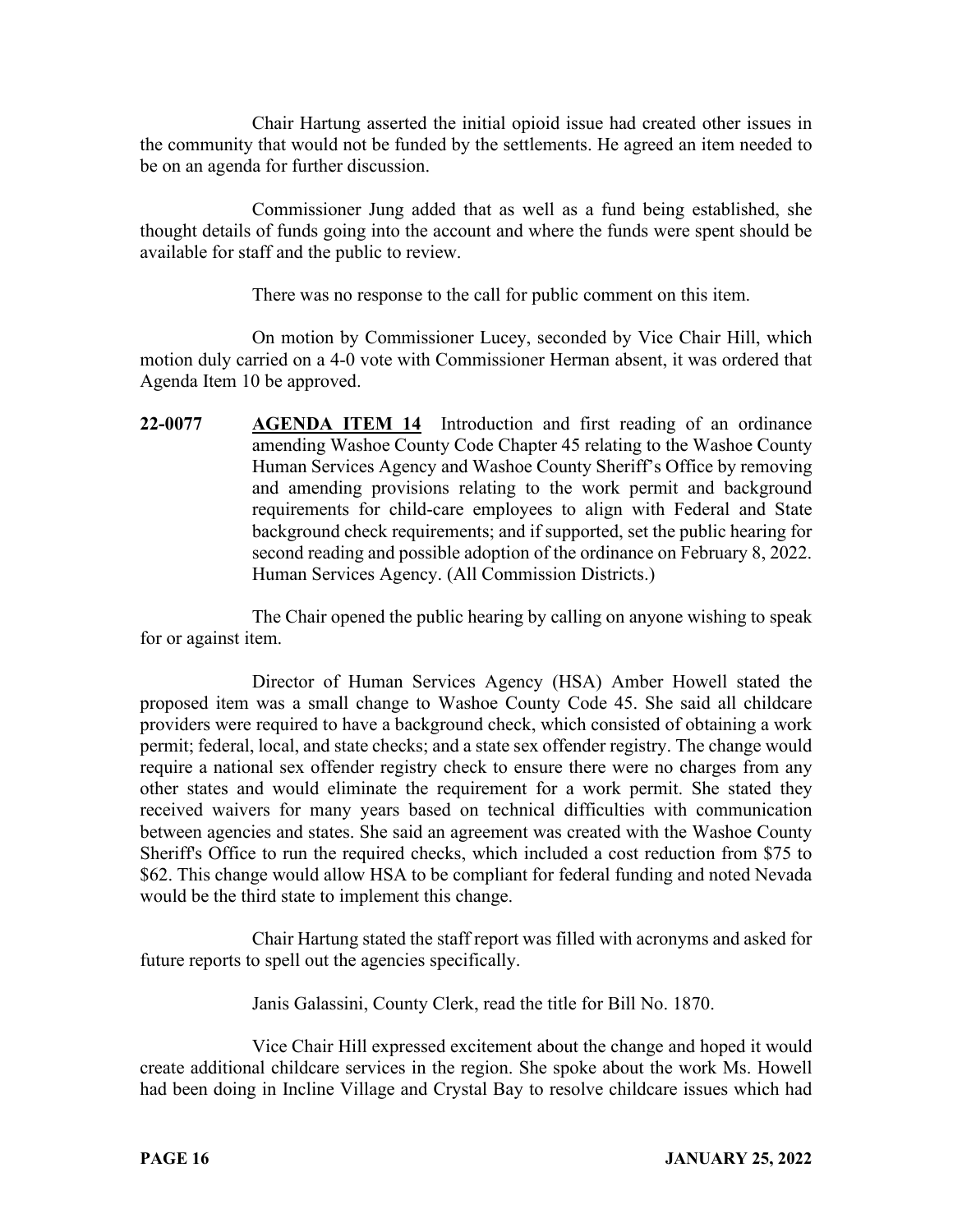been occurring. She hoped the Board could support this and other similar initiatives to assist working families to move forward.

Commissioner Jung thanked Ms. Howell for streamlining this issue and keeping children safe.

There was no response to the call for public comment on this item.

Bill No. 1870 was introduced by Commissioner Lucey, and legal notice for final action of adoption was directed.

**22-0078 AGENDA ITEM 16** Recommendation to: (1) approve the use of General Fund Contingency in the total amount of [\$1,600,000] for fiscal year 2022 in accordance with Nevada Revised Statute (NRS) 354.598005 to (a) increase expenditure and transfer authority to the Registrar of Voter's Department in the amount of \$1,164,000 for election related personnel and expenses, and (b) to the Capital Improvement Fund in the amount of \$436,000, including \$50,000 in contingency, for a space reconfiguration project to accommodate the needs of Registrar of Voter's Office for the upcoming mail-in election; and (2) approve the creation of two new fulltime Office Assistant II positions, pay grade E; as reviewed and evaluated by the Job Evaluation Committee (JEC); and 3) authorize Human Resources to make the necessary changes and 4) direct the Comptroller to make the appropriate budget amendments. [Total fiscal year 2022 impact \$1,600,000; net fiscal impact \$-0-]. Manager's Office. (All Commission Districts.)

Chair Hartung indicated a presentation was not necessary.

There was no response to the call for public comment.

On motion by Commissioner Lucey, seconded by Vice Chair Hill, which motion duly carried on a 4-0 vote with Commissioner Herman absent, it was ordered that Agenda Item 16 be approved and authorized.

**22-0079 AGENDA ITEM 19** Introduction and first reading of an ordinance to amend Washoe County Code section 5.465 to abolish the office of constable in Incline Village - Crystal Bay, based on a determination that the office is no longer necessary in accordance with NRS 258.010; and set the second reading and public hearing for possible adoption on February 8, 2022. Manager's Office. (Commission District 1.)

The Chair opened the public hearing by calling on anyone wishing to speak for or against adoption of said ordinance. There being no response, the hearing was closed.

County Manager Eric Brown read the title.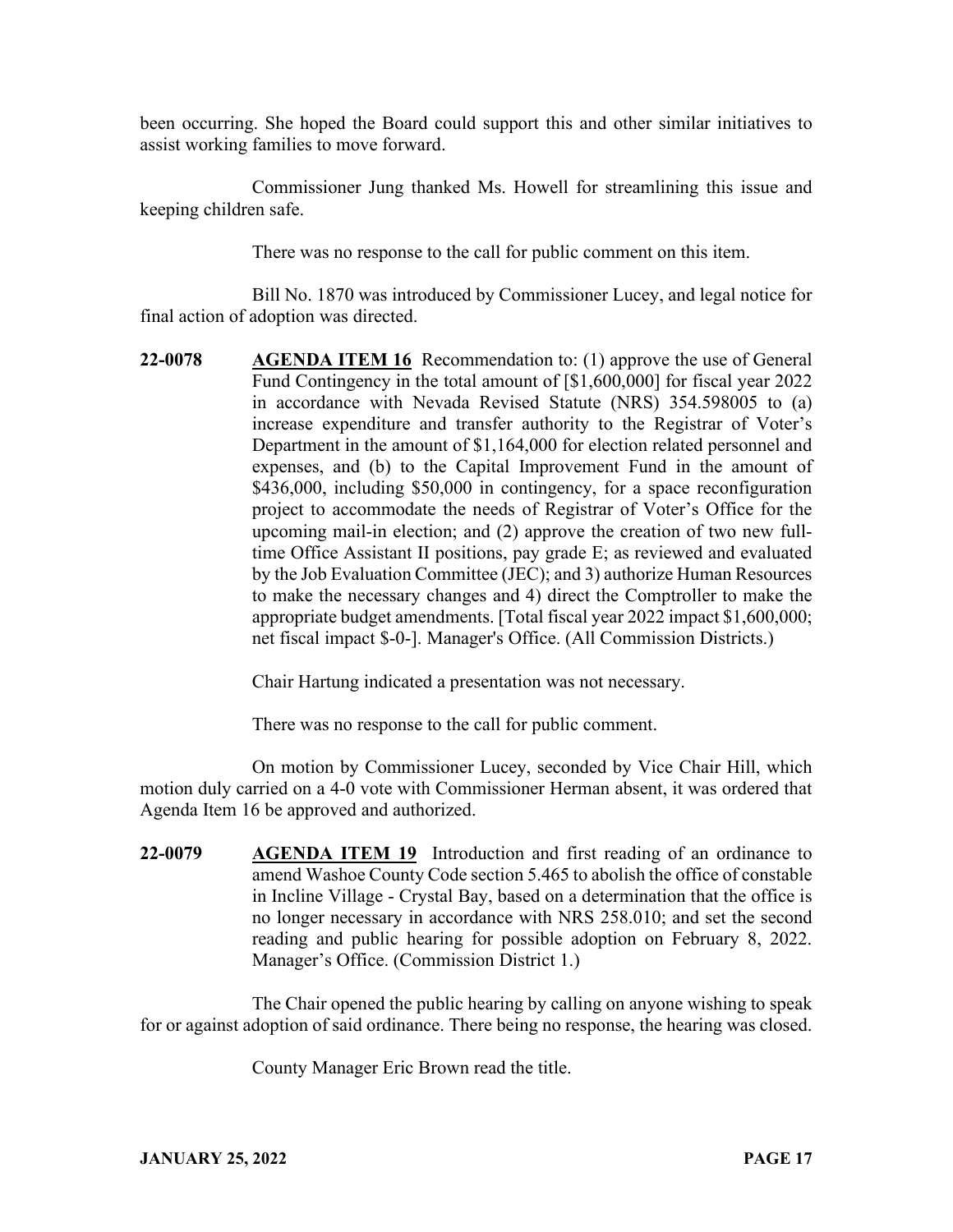#### Janis Galassini, County Clerk, provided the Board with Bill No. 1871.

Government Affairs Liaison Jamie Rodriguez indicated this was a first reading to abolish the Office of the Constable in Incline Village. She referred to Nevada Revised Statute 258.010 and stated the abolishment of the office would not occur until the end of the Constable's term on January 2, 2023. She noted the timeline would restrict applicants from filing to run for the position at the next election. She noted the budget for the Constable's Office would continue into the next fiscal year and there would not be a second action required if approved for a budget augmentation based on her conversations with the budget team. The following years budget would assess half of the Constable's budget to the Constable to cover the period of July through the end of December 2022 and the other half to the Sheriff's Office to cover January to June 2023.

Sheriff Captain Corey Solferino stated after a December Board of County Commissioners' meeting the executive team was asked to research coverage by the Sheriff's Office in the event the Constable's position was dissolved. He met with Judge Alan Tiras to discuss the position but unfortunately Constable Keller was ill and not able to meet with him. He explained he looked at the statutory responsibilities of the Office of the Constable and whether the Sheriff's Office would be willing to supplement the office with a full-time Deputy Sheriff. He noted the responsibilities of the Office of the Constable consisted of a hybrid position between a civil deputy serving civil process and a bailiff. He stated they had positions in the valley and had a plan in place to take over those services. He sympathized with courts, as there was substantial institutional knowledge that would vacate that office but said the Sheriff's Office was ready and willing to step in and provide the necessary services. He had the opportunity to attend community forums and Community Advisory Board meetings to answer questions regarding the public's concern about the abolishment of the position. He was unsure whether the Sheriff's Office would enhance the services but said they had more resources at their disposal.

Chair Hartung said he read the brief and all the letters and mentioned the court being in session three times per week. He wondered whether the bailiff had specific jobs to do during other non-court days. Captain Solferino stated that was a topic they had discussed and stated some probation cases were active in the area and that position could supplement the monitoring of those individuals. He said they were also looking for a liaison for the Incline Village area. From his experience at the Second Judicial Court, he knew the court would go dark and had blank calendars, so assets were placed in other positions to increase protection. He thought this change would allow Washoe County to be better ambassadors in the community with additional assets provided by the Sheriff's Office. He mentioned the community had concerns about the recent public safety grant award from the Dave and Cheryl Duffield Foundation being used to source the court. He assured the resources would not be pulled from the Duffield Foundation to provide court coverage.

Chair Hartung spoke about the growth in Incline Village and said increased law enforcement would be necessary.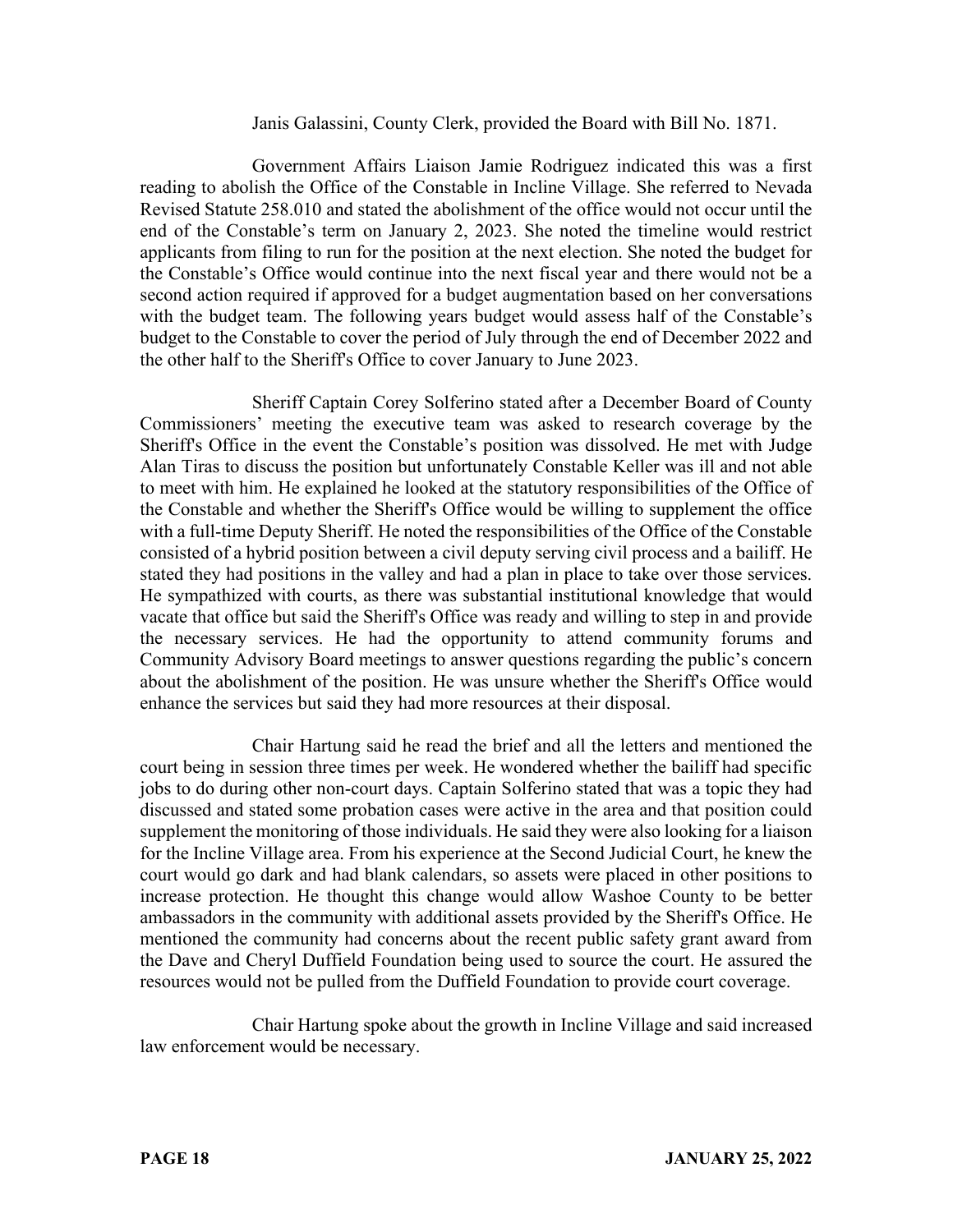Commissioner Lucey wondered about the number of staff in Incline Village prior to Captain Solferino's appointment there. Captain Solferino stated from 2008 the area was treated as a beat with two officers and an additional Seargent if one was on shift. Captain Solferino indicated since he was appointed to the area staff had increased to 11 officers. Commissioner Lucey understood from conversations with the Department of Alternative Sentencing that Chief Justin Roper had officers monitoring Pre-Trial and Post-Adjudication cases, and Captain Solferino had worked with him on a current plan. Captain Solferino said they had spoken about the implementation and integration of the changes and noted they were prepared.

Commissioner Lucey asked whether the Constable's Office had its own budget and managed its own staffing, operations, and expenses. Ms. Rodriguez replied they did have a budget separate from the Incline Village Justice Court.

Commissioner Lucey thought the current Constable's Office was not involved in community policing. Captain Solferino stated that was correct. Commissioner Lucey understood the Constable's Office was originally established to perform duties of the Courts and policing of the community but in current years that had ceased. Captain Solferino stated Southern Nevada still had some constables but they were mostly phased out in the North.

Commissioner Lucey asked whether the Sheriff's Office deputies supported most of the execution of documents in the valley including court orders and eviction notices. Captain Solferino confirmed they did.

Vice Chair Hill wondered whether the budget would need to be amended within the Incline Village Court budget. Ms. Rodriguez explained the implementation of the changes would be in the next fiscal year. If the changes were approved, necessary adjustments would be made to the overall budget for approval. The Constable's Office had its own budget that would serve for half of the fiscal year and the other half of the budget would go to the Sheriff's Office to cover January through June of the fiscal year. Vice Chair Hill asked about the Sheriff's Office staff report indicating an increased cost for next fiscal year. Captain Solferino stated it would depend on the person selected for the position for the next budget year. He noted officers received different pay depending on rank and stated there was no special assignment pay with this position. However, with some of the benefits and incentive pay he believed there would be approximately an additional \$3,000 difference to the current constable budget. Vice Chair Hill asked Captain Solferino to ensure the community was aware of any additional costs for changes in the budget. She thought more services would be provided with the change but stated she could not support the item with the lack of information provided for the long-term plan.

Chair Hartung wondered whether any other constable positions were held in Washoe County. Captain Solferino stated the other positions held were merged into the Reno and Sparks Justice Courts in 1998. Henderson, Nevada still had Constable Offices and had much higher caseloads than Incline Village. Chair Hartung believed the caseload was based on population. He spoke about an increase of \$3,000 to the budget but thought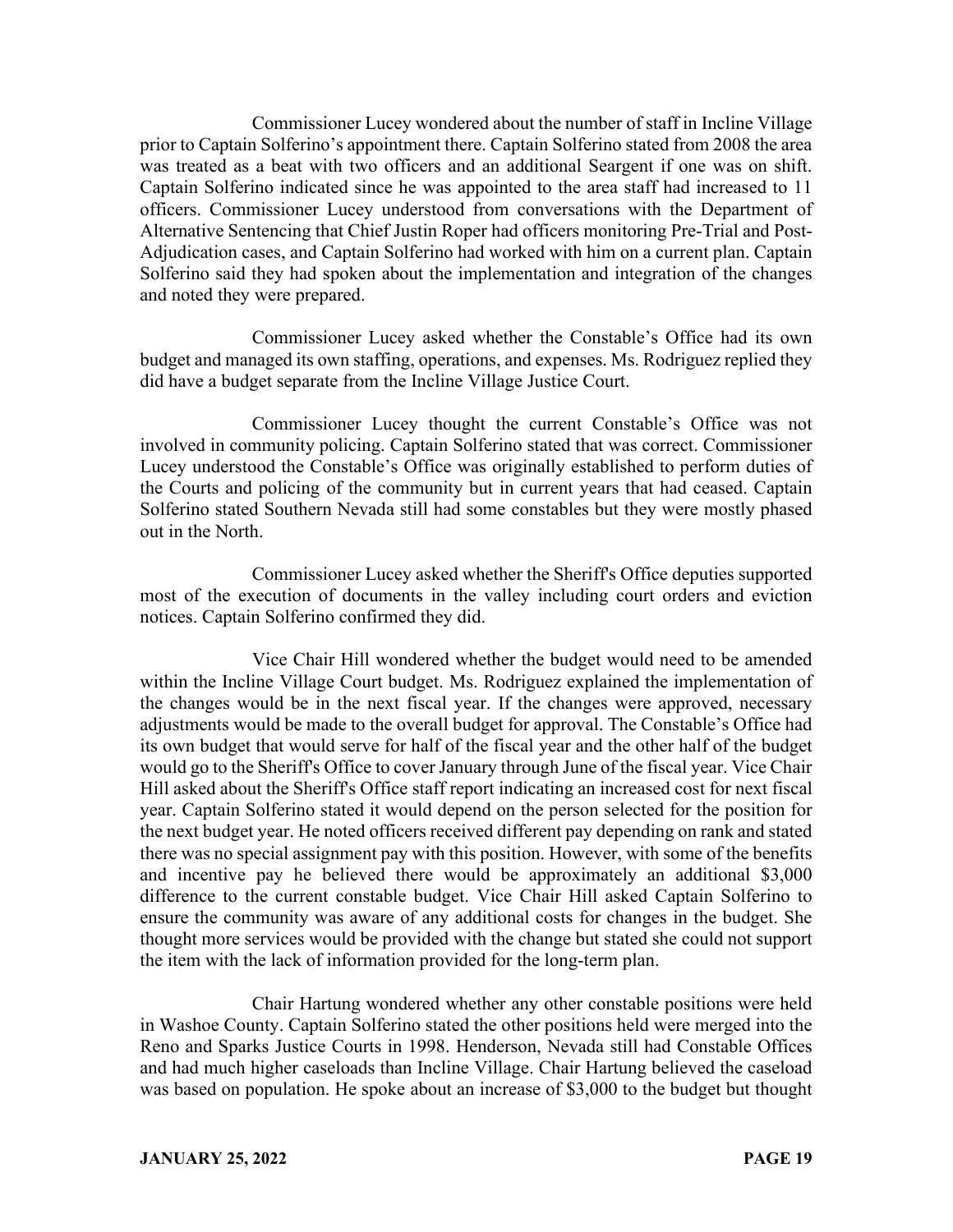the benefit of having an officer for two additional days per week in the community was worth the money. He thought more time could be spent in the community when court volumes were lower. Captain Solferino indicated there would be plenty of work for them to do in the community.

On the call for public comment Judge Alan Tiras stated they relied heavily on the Constable and had a close working relationship with the Constable's Office. The Constable's Office had provided services to the community since 1980. In 1998, when other constable positions were eliminated, the Incline Village Constable's Office remained. He said the services were different and exceeded those of other constables at the time. The closing of the office would be a breach of faith in the community of Incline Village and Crystal Bay. He asserted the importance of the office had not diminished over the years and was as important currently as it always had been. He spoke about a letter he sent to each of the Commissioners including an analysis of the proposal based on the representations made when the agenda item was initially approved on December 14, 2021. He noted certain efficiencies and service enhancements would not be provided by the elimination of the office. Despite several requests, he indicated the analysis supporting this matter had not been provided. He believed certain functions of the Constable's Office had not been addressed in the staff report and thought the personnel requirements were underestimated to conduct as status quo. Upon conducting his own analysis, he determined the actual costs would be an additional \$95,000 annually. He noted additional positions for Justice Support Specialists were not accounted for in the proposed budget. He indicated the current Constable had been providing critical support for more than 25 years and thought the institutional knowledge could not be overstated and an officer would not provide the same expertise as the office currently did. He asserted status quo was not an enhancement of services. He indicated the stakeholders in the community did not support the change and thought it would result in an increase of costs and reduction in services.

County Clerk Jan Galassini stated emails and documents were received from Beth and Jon Davidson, Ms. Karen Hovorka, Ms. Linda Smith, Ms. Sharon Schrage, Judge Tiras, Mr. Alan Christoffersen, Ms. Suzy Cornell, Ms. Patricia Moser Morris, Ms. Helen Neff, Ms. Nancy Carlson, Mr. Timothy D. Lyons, Ms. Jane A. Barnhart, Ms. Yolanda Knaak, and Mr. Doug Flaherty, which were placed on file.

Commissioner Lucey brought up a comment made about the population of the existing area in Henderson, Nevada, which currently had 317,610 people, saying that was just over the population of the entire City of Reno. He noted the population of Incline Village was 9,462 people and of that only 75 percent were full-time residents. He stated the number of current staff at the Constable's Office had not been confirmed and noted it was difficult to establish the number of staff needed based on a lack of information. He thought any increase of costs would be the burden of the Sheriff's Office to maintain services.

Chair Hartung brought up that Captain Solferino said the Constable was ill and he was not able to speak with him. Chair Hartung wondered about bailiff coverage when that officer was sick or on vacation. Captain Solferino noted Constable Keller was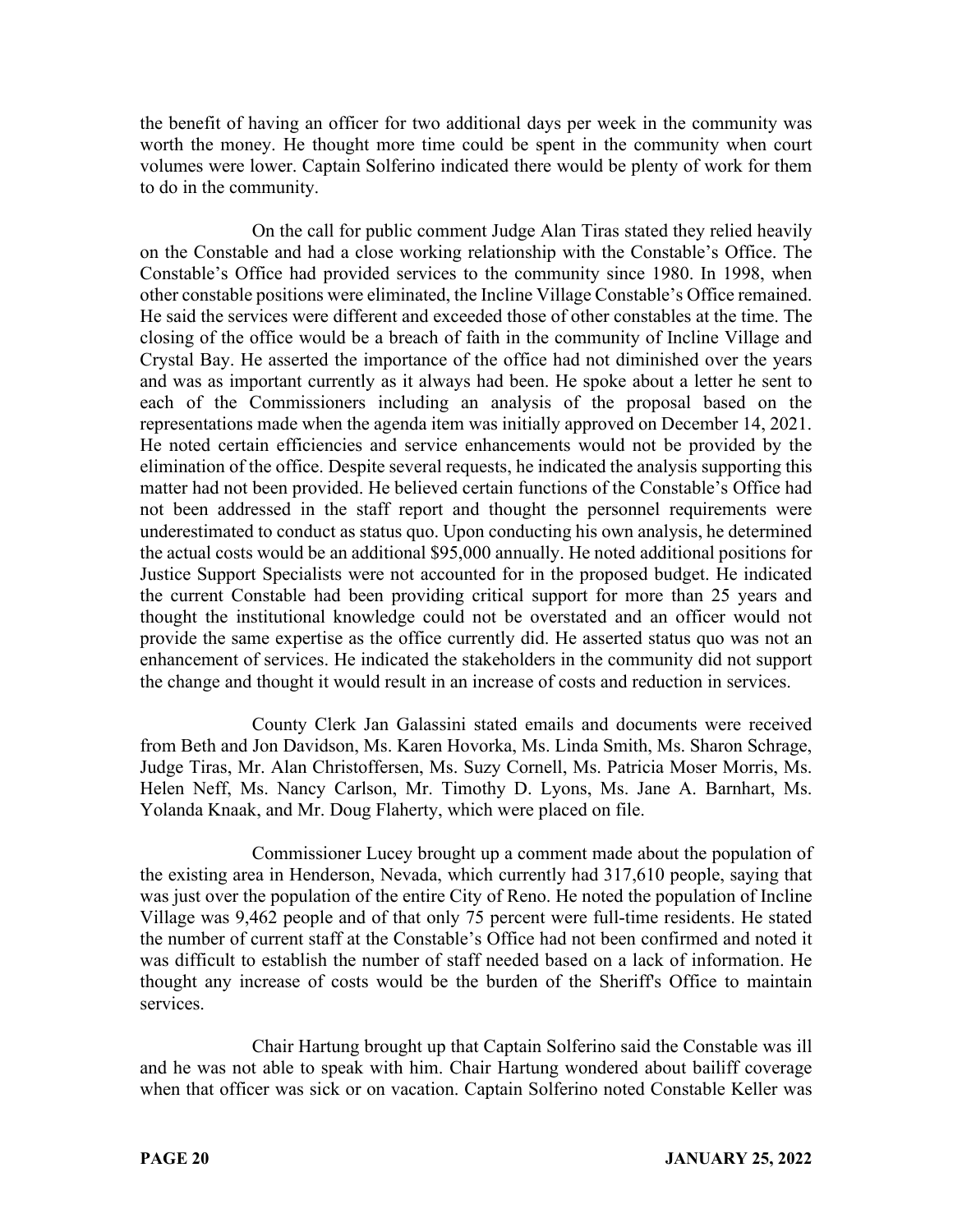ill when he tried to meet with him and said he had also been out of the office for the past 10 days with Covid-19. He stated the staff report reflected two deputies in Incline Village that bid a three-year position that were previously bailiffs in local courts. He indicated resources would be moved to accommodate illness and vacation but noted they would not necessarily be proficient in the daily duties of the court but would be able to fill in for bailiffs.

Commissioner Lucey stated he had conversations with Reno Justice Court and they would be able to assist with staffing for Judge Tiras when necessary to ensure court hearings continued as necessary.

Chair Hartung believed this was a robust service to Incline Village and was hopeful that Constable Keller would apply with the Sheriff's Office for that position. He noted service levels in 1998 differed from the current service levels in Incline Village. Captain Solferino indicated that in 1998 there were 17 officers but during the recession in 2008 resources were reallocated.

Bill No. 1871 was introduced by Commissioner Lucey, and legal notice for final action of adoption was directed.

**22-0080 AGENDA ITEM 20** Recommendation to acknowledge an update on the short-term rental program (STRs), to include discussion and possible direction to staff on recommended changes to existing short-term rental regulations within unincorporated Washoe County, and/or provide additional policy direction to staff regarding any other changes desired by the Board prior to bringing back specific ordinance amendments. The staff recommendations and potential policy direction from the Board include, but are not limited to, the following subjects: occupancy calculations (i.e. change in methodology recommended by staff), parking requirements, safety/security considerations, trash/garbage collection rules, insurance requirements, permitting requirements, enforcement process, fees, fines, and penalties associated with short-term rentals, and resolving possible discrepancies that may arise within existing Washoe County Code chapters as a result of any new recommendations. Community Services. (All Commission Districts.)

Senior Planner Courtney Weiche conducted a PowerPoint presentation and reviewed slides with the following titles: Timeline; To Date Permitting Status; Overall Crystal Bay/Incline Map; STR Issued Permit Trends; Ownership Trends; Inspection Trends; and Program Revenues/Expenses.

Planner Manager Chad Eusinger continued the presentation and reviewed the following slides: Code Enforcement Update; Complaints by Type (HC); and Enforcement Case Summary.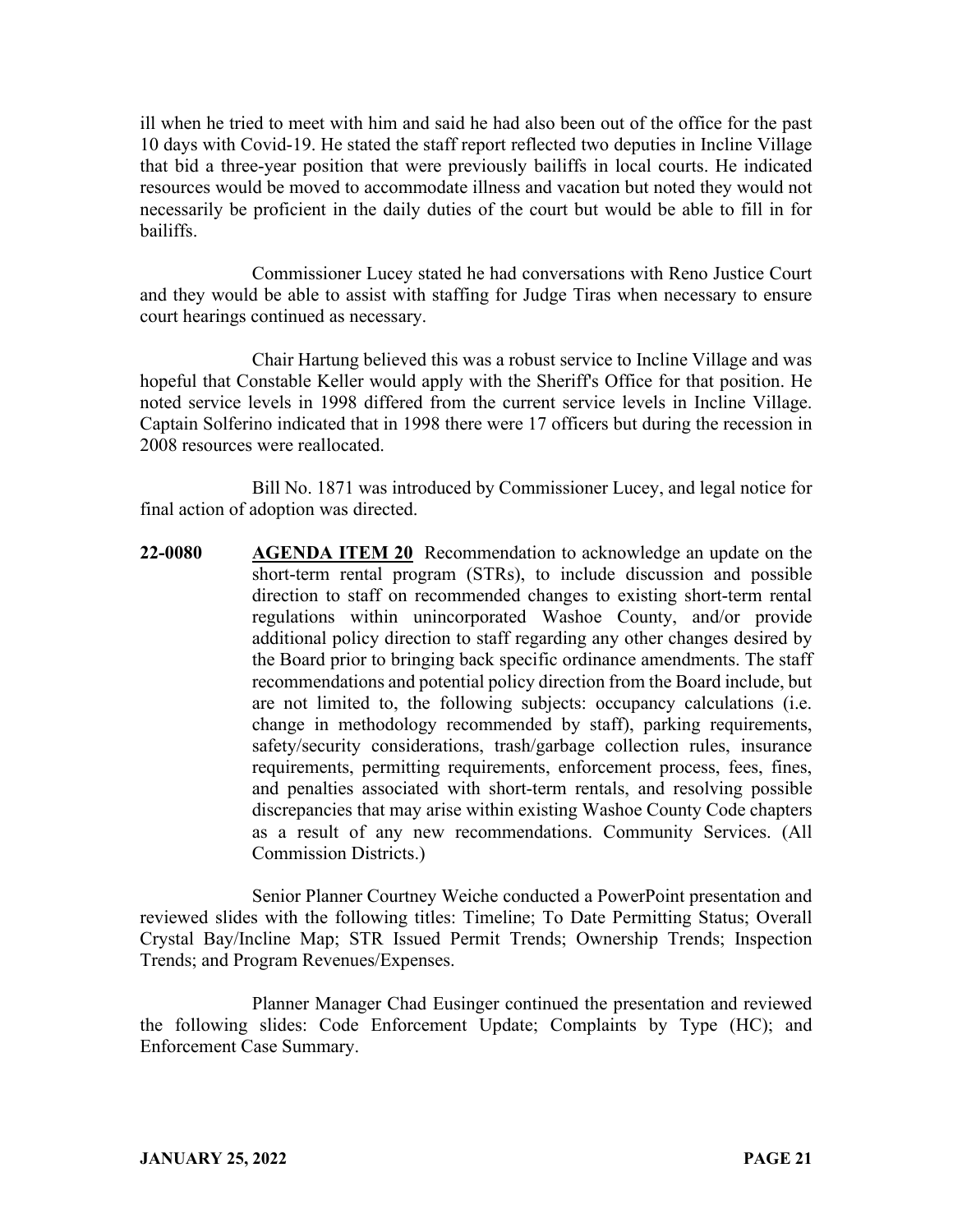Mr. Eusinger spoke about complaints and noted a complaint made would not necessarily result in a fine issued. He noted all complaints went through a hotline that was checked daily and the compliance officer followed up on every one of the cases. He indicated staff contacted the responsible party about each complaint and they had a certain timeframe to respond before fines would be assessed. He added that funds collected for fines went to the general fund and did not support the STR fund in any way.

Chair Hartung asked where the complaints were from and whether any were for Spanish Springs. Mr. Eusinger stated 96 percent of complaints were in Incline Village with a few in South Reno. He noted that no fines had been issued for parking and thought that could be handled at the homeowner's association level when applicable.

Chair Hartung questioned the process when fines were not paid. Mr. Eusinger replied that the timeline to pay outstanding fines had been shortened from 30 days to 14 days. An admission of guilt would be determined if not paid on time and the STR would have a strike placed against it, with a three-strikes rule applied. He indicated one property already had two strikes against it. He explained if an appeal was not filed against an infraction, it was considered an admission of guilt, payment of a fine was also an admission of guilt but there would be a 50 percent discount if paid on time. The remainder of the uncollected fines would be turned over to collections.

Chair Hartung asked whether the County had any legal rights to encumber a property if fines were not paid. Mr. Eusinger stated that was a legal question that came up recently and he informed staff that turning fines over to collections would be the chosen legal path.

Planning and Building Division Director Mojra Hauenstein continued the PowerPoint presentation and reviewed the following slides: Public and Agency Outreach; Outreach Summary; STR Resources; Proposed Occupancy Calculation; Condominium Occupancy; Single Family Dwelling Occupancy; Proposed Fees; Summary of Staff Recommended Fee Changes; Summary of Staff Code Amendment Recommendations; Tentative Timeline; and Possible Motion.

Chair Hartung asked about the proposed changes and wondered whether staff wanted the Board to approach them one-by-one or as a whole. Ms. Hauenstein replied staff was looking for general direction and would present specific language in the development code amendment at a future meeting. Chair Hartung admitted this would affect Districts 1 and 2 more than any other district.

Commissioner Lucey expressed concern about the percentage of applications that had received permits. He wondered whether an issue was due to the application process and wanted to know about the 40 percent of applications that were deemed non-responsive. Ms. Hauenstein indicated a permit was not issued until the property was fully compliant including inspections and all payments received. She admitted that for the first year of the program staff was running a bit behind. She stated property managers had streamlined the process by bundling the inspections and checking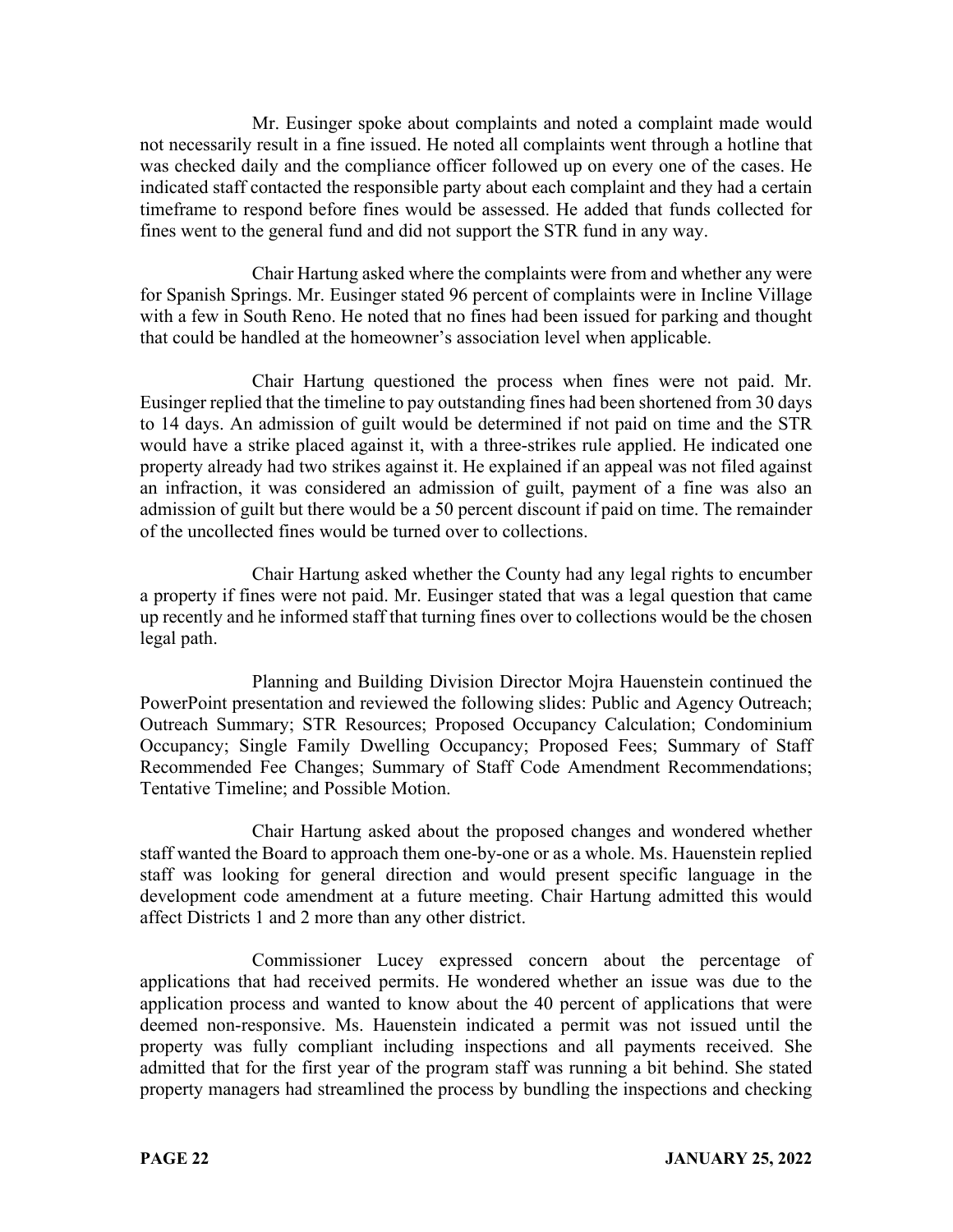the homes before staff went for inspections, and they were being processed faster as a result.

Commissioner Lucey asked about the communication with those STR property owners or managers. Ms. Hauenstein stated the assigned planner followed the permit from start to finish. Commissioner Lucey wondered whether the remaining 40 percent of applicants had been contacted. Ms. Hauenstein indicated staff knew who they were through Host Compliance and would be reaching out to them through code enforcement.

Commissioner Lucey said these properties had to be represented by a host if the owner was not in the area and wondered whether staff was dealing with the hosts. Ms. Hauenstein stated the ordinance required a local responsible party to be available for any complaints but did not require a host to be on site.

Commissioner Lucey spoke about frustrations people had related to the application process to obtain an STR permit. He wanted to ensure people who were applying for permits were able to get them. He asked about the County's process for a building inspection. Ms. Hauenstein stated the inspection consisted of basic life safety exiting, smoke/carbon dioxide detectors, emergency lights, and other basic items and noted the inspection lasted approximately 20 minutes. She noted it was different from a new construction building inspection. She indicated a two-page checklist was provided to property owners or managers so they would be prepared to pass the inspection. She stated the fire inspection was conducted on the outside of the home, as to not duplicate the work of the building inspector. She said fire would only make checks inside the home if it contained sprinklers or a monitor fire alarm.

In response to Commissioner Lucey's question, Ms. Hauenstein indicated none of the properties inspected would completely fail a building or fire inspection or fail to become compliant. She stated any property constructed properly should be able to be compliant.

Commissioner Lucey expressed frustration about beginning discussions of this ordinance, stating that Host Compliance would be a strong partner and he believed they had not met their anticipated responses. Ms. Hauenstein stated they hired Host Compliance in the beginning to determine who was advertising, noting acquiring the address connected to an advertised rental was not easy. She added the hotline component of Host Compliance was purchased for complaints only. She indicated they did not hire Host Compliance to conduct permitting, although they did have a module for that process which was not purchased due to staff determining the actual permitting could be done inhouse. Commissioner Lucey asked whether Ms. Hauenstein thought it was cost effective or not. She replied more time was needed for a true evaluation, stating processing the initial permits was more costly than expected, but she also thought once the process moved to self-certification there would be no need for physical inspections.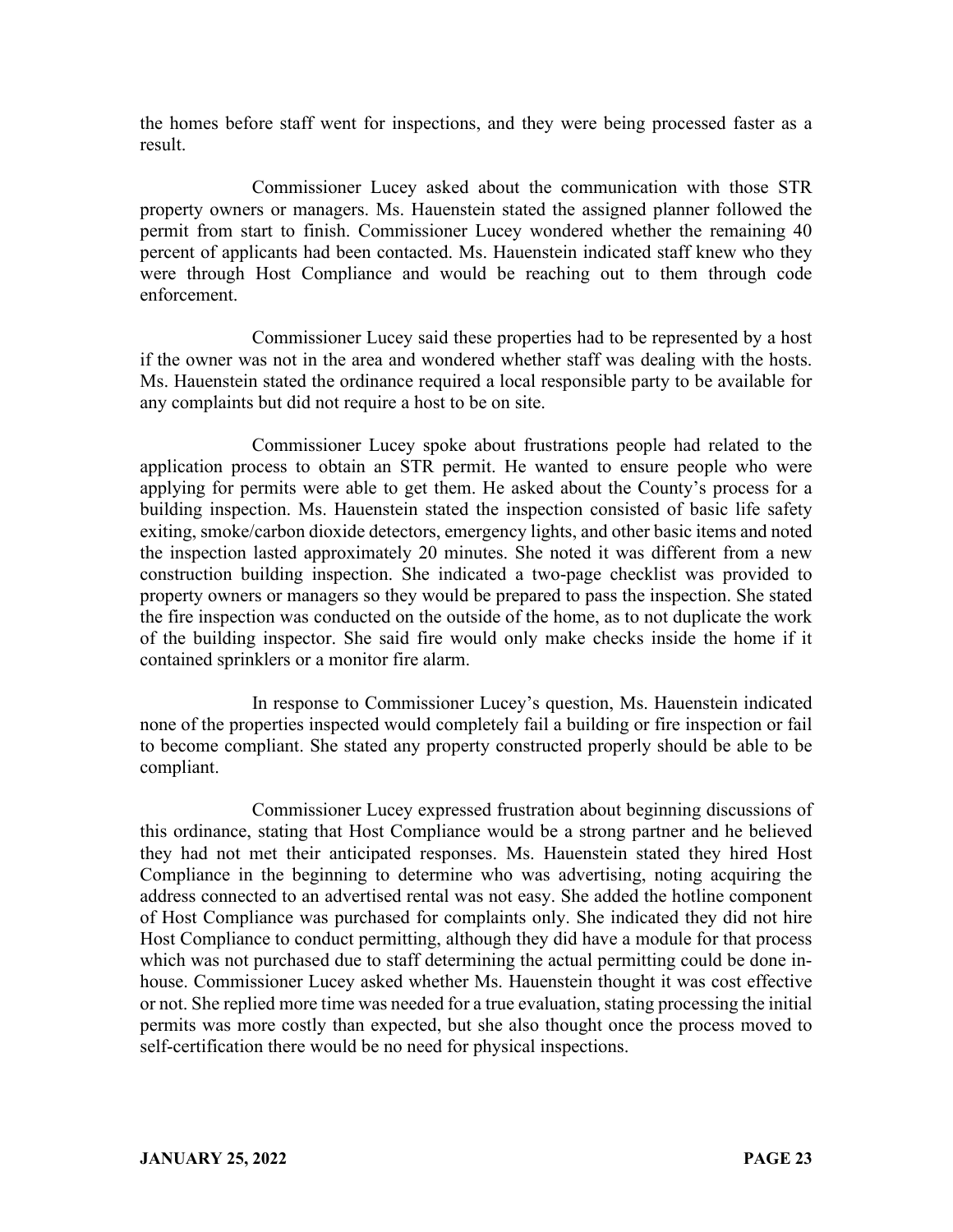Commissioner Lucey asked about generated income. Ms. Hauenstein referred to the graph on slide eight, noting the amount of revenue did not include the fees that were paid into the general fund and the proposed fee increases. Commissioner Lucey was concerned by the graph that the County was making money. Ms. Hauenstein explained the costs of \$93,933 were to date and the projected annual cost was close to the expected revenue. She noted fees would not be increased if there was enough money in the program but she said that would be left to the direction of the Board. She knew fire and building staff were currently spending more time with inspections but believed the program would be easier to administer the following year.

Commissioner Lucey asked about the process for fire inspections and the proposed extra hour of time needed to perform the inspection. North Lake Tahoe Fire Protection Fire Marshall Jennifer Donahue stated an intake process was required, noting she had been processing the intake for every application received. She mentioned a process had to occur to input the data into their program because they did not use Assela. Then they would reach out to each applicant to arrange for an inspection. She said they purchased software to allow applicants to go online to schedule their appointments. She indicated the physical inspection would include checking defensible space and required interior inspection of sprinkler systems or monitored fire alarms. She explained more time was spent on the front end of the inspections with data entry, purchasing new software, fielding questions, along with going out for physical inspections. She mentioned their website had a frequently asked questions section as well as an inspection checklist to prepare people for the inspection. She noted they had a small number of re-inspections due to defensible space issues that took longer than expected.

Commissioner Lucey asked about the cost of the scheduling software and whether it had the capacity to be a two-way program. Ms. Donahue indicated she could get the cost for him and stated the software was purely a scheduling piece. Commissioner Lucey thought it would be beneficial for the software to be utilized to respond back to applicants, provide information to the applicant related to required photos or documentation needed, or provide status updates for the process. Ms. Donahue stated she was unaware of the software capabilities beyond the scheduling aspect. She mentioned their inspection software had the capability to allow electronic submissions and could close out inspections. Commissioner Lucey requested Ms. Donahue take the request back to Chief Summers and provide a report about potential changes to the software that could be utilized. He thought the County could assist with upgrading their software but he needed more information.

Commissioner Lucey understood when the ordinance was drafted that a grace period of 12 months would be given prior to any fines being issued and thought more warnings would be issued. He wondered about the presentation showing fines had already been issued. Ms. Hauenstein commented the grace period was for three months, saying they did not pursue applicants who made good faith efforts to be compliant. She explained the first wave of applications was overwhelming and they could not keep up with issuing permits so they focused on larger homes that were causing more impact due to occupancy.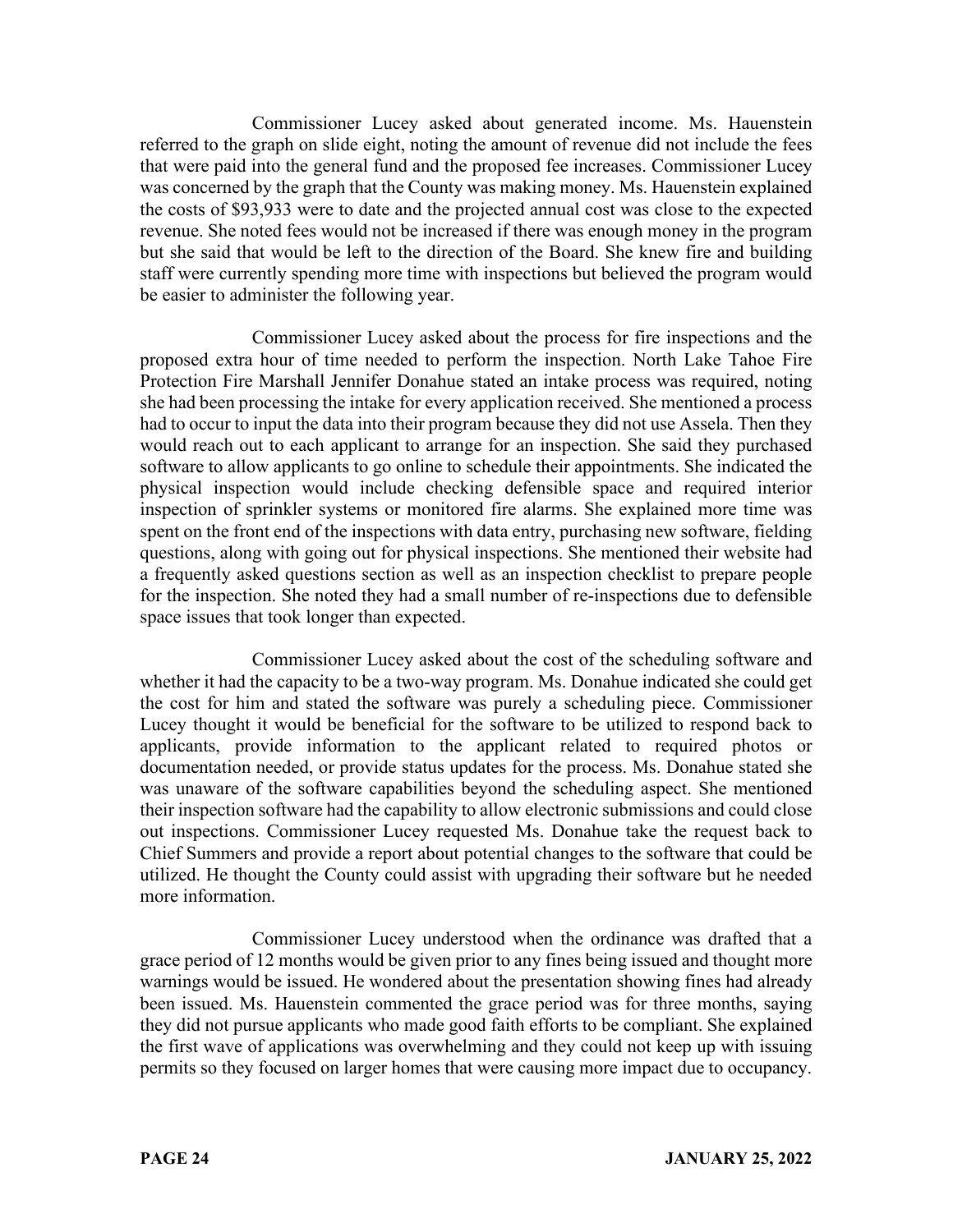Commissioner Lucey wanted further discussion about software and technology to occur and potentially move the process to an online platform. He received comments and had discussions about the occupancy level and determining habitable space in condominiums and single-family dwellings which was challenging for him. He felt comfortable with the current occupancy levels and was unsure about the proposed increase, for example, a one-bedroom condominium that would increase occupancy to four people instead of three because of habitable space. He asked for Deputy Director of the Nevada Department of Wildlife Jack Robb to be invited to discuss the need for bear boxes in Incline Village locations.

Commissioner Lucey wanted to ensure permit fees were not overly burdensome and wondered how long one was valid. Ms. Hauenstein replied the first permit was for one year with the option of self-certification for three additional years, which was only available to participants with no violations or outstanding payments against the property. She asserted the fees would be lower for participants with no violations.

Commissioner Lucey knew when this was drafted that the first year would be different and he was hesitant to change fees until more data was acquired. He explained Incline Village was built as a resort community and most of the income came from the transient population of the community.

Commissioner Lucey addressed Robert Douglas of the Reno-Sparks Convention and Visitors Authority (RSCVA) related to the feedback from applicants. Mr. Douglas stated many homeowners thought the permitting process was cumbersome and fees were high. He said some homeowners had opted to not participate in STRs any longer due to the onerous process. He noted occupancy was an issue and said a homeowner he spoke with did not agree with the maximum but would comply.

Commissioner Lucey believed this item should continue with some changes but he wanted to table other proposed changes until more time had passed. He reminded staff that the intent of this was to provide clarification and guidance for STRs, not for the County to make money.

Chair Hartung asked about the number of permits when this was first proposed and believed there to be between 1,200 and 1,500 estimated. Mr. Eusinger stated the initial data from Host Compliance was approximately 1,200 listings and noted they were not 100 percent successful in identifying all the addresses, saying about 15 to 20 percent of listings were unable to be identified. He indicated the fees were based on issuing 500 permits which was why the revenue and expenses were inline. He stated listings had decreased to approximately 800 for the past two months and agreed that some people had decided to leave the market.

Chair Hartung thought smoke in the Tahoe basin could have detoured visitors to the area the past year. He agreed with Commissioner Lucey, believing it was not the appropriate time to increase fees. He felt the homeowners complying with the STR codes were bearing the burden of those trying to evade the permitting process.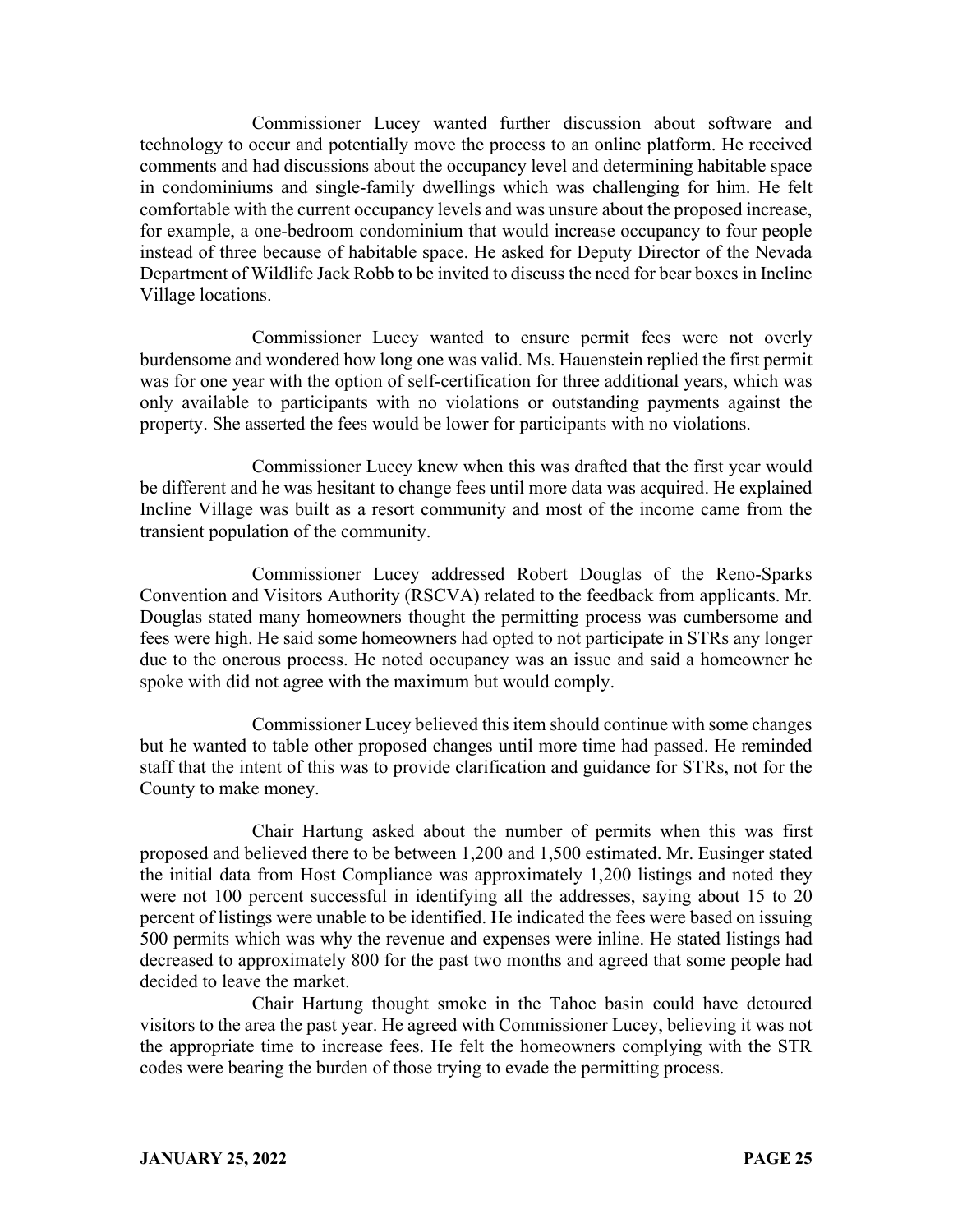Vice Chair Hill thought the difference of how many STRs actually existed compared to the number of permitted STRs was due to inaccurate numbers. She knew this was a difficult program to manage and said she was agreeable to items being part of a future evaluation. She wanted to ensure the planning staff were able to complete their other planning tasks and not spend all their time on STRs.

Vice Chair Hill wondered about an occupancy recommendation to divide multi-family condominium use and single-family homes and asked whether there was a recommendation for that action. Ms. Hauenstein stated they were trying to remain based in the life-safety codes that were used for fire and international codes and said they did not have enough basis to treat a home occupancy differently than a condominium. She indicated there was not enough language in the code to do that and wanted to rely on the current life-safety codes in place as protection.

Vice Chair Hill said constituents were concerned about increasing the occupancy in single-family homes and thought that would open the door for more people to be in the STR but noted the parking restrictions would need to be met. She agreed it was a rough summer with the fires and thought any evaluation would not be to its full extent since it was August before people were able to enjoy Lake Tahoe. She wondered whether another year was needed to evaluate the program before changes were made. Ms. Hauenstein suggested changes be made to the occupancy, notarized affidavits, trash, and parking language before the renewal process started in May. She thought fees and other changes considered during this discussion could wait until a full year with the program had passed, saying it should be at least August before any of those changes were reconsidered.

Vice Chair Hill agreed the minor changes should be made and thought having a fireless summer to fully understand the program and its impacts on the community was needed. She asked about the requirement of a special use permit for more than 20 people in an STR and wondered whether this use should be considered as part of this program. Ms. Hauenstein stated it was up to the Board to make that determination to allow or prohibit the use and said there had been no requests for tier three use, as it would be difficult to locate a home or structure in an area doing a STR.

Vice Chair Hill thought consideration of tier three use could wait another year. She thanked the team working on this for their hard work dealing with homeowners, inspections, and many concerns about policy.

Commissioner Lucey commended Ms. Hauenstein for bringing this complicated program forward, however, he feared this was encouraging bad behavior in some homeowners and believed some were still advertising in ways they could not be tracked. He hoped over the next 12 months staff would continue to work with agencies to identify individuals with bad behaviors and work to get them compliant. He asked for a plan to be created jointly with the RSCVA and North Lake Tahoe Fire Protection District to get the technology where it needed to be to make the process flow, noting they had been helpful but needed to continue to work together on this program. He thought Mr. Douglas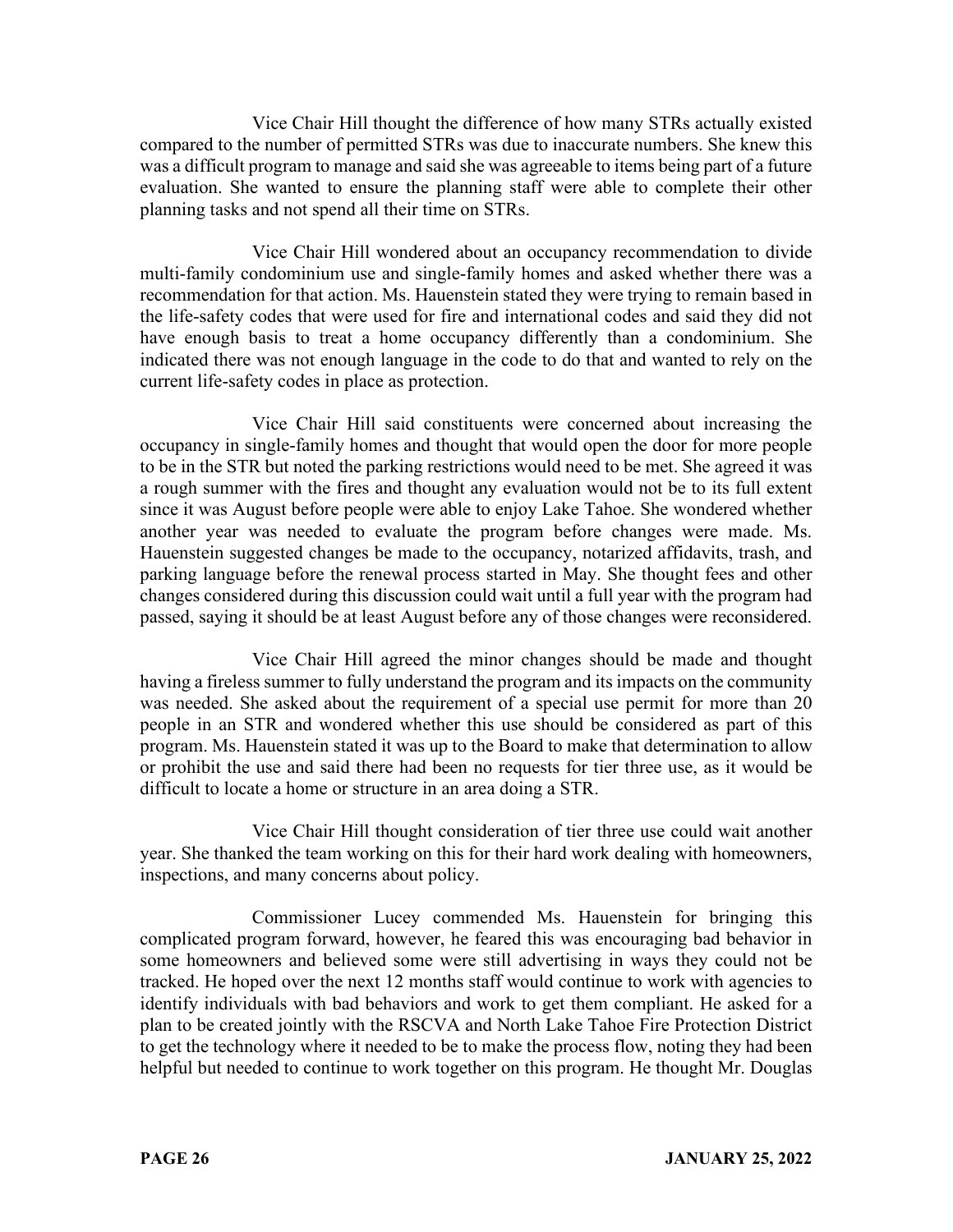would need help from his team to assist with the program and said he would also bring this to the RSCVA Board.

Commissioner Jung said the discussion about this program was good and she thought it would be a great idea for the RSCVA to take over STRs for the whole region because they had more to gain financially than the County did. She believed it would be a great partnership and would ensure that the ordinance was utilized countywide and not just in tourism areas. She admitted there was a time when the program seemed like an uphill battle, but she was delighted with the progress. She asserted the steps being taken would make full-time residents happy and clarify the expected behavior and compliance for STR owners and renters. She agreed the program needed more data but was pleased that the County kept its promise to make this work.

There was no response to the call for public comment in Chambers. County Clerk Jan Galassini stated email comments were received from Ms. Connie Starr, Mr. Eric Tracy, Mr. Wolfram Schynoll, Ms. Deanne Bourne, Ms. Gail Marshall, Mr. Bruce Powell, Ms. Judith Miller, Ms. Rebecca Arnold, Ms. Pamela Tsigdinos, Mr. Dave Hilderbrandt, Dave and Carol Fasoli, Mr. Alex Tsigdinos, Ms. Erin Connell, Ms. Kathie Julian, Ms. Sarah Patzman, Ms. Lara Pearson, Ms. Nancy Carlson, Ed and Karen Hornung, Ms. Millie Clarke, Mr. Doug Flaherty, Ms. Suzan Lemons, Ms. Ronda Tycer, Ms. Julie Padelford, Ms. Connie Bryan, Ms. Jill Barnes, and Ms. Anne Brockman, which would be placed on file.

Chair Hartung reiterated the direction provided to staff, saying occupancy, trash, notarized affidavits, and parking were the issues to be changed.

Commissioner Lucey addressed Commissioner Jung's comment about the room tax collection and said the majority was going to the RSCVA with a small percent being divided between the Cities of Reno and Sparks, and Washoe County, meaning room tax dollars collected in a particular area were not necessarily going back to that area. He agreed with Commissioner Jung about the RSCVA having more dictation related to where funds came from and how they were expended.

Commissioner Lucey motioned to confirm staff recommendations to move forward with the following policies as outlined for permitting as related to notarized affidavits, occupancy calculation, parking requirements, and trash/refuse rules as pertained in an expeditious nature as soon as possible and a review of the fees and penalties at a later time and date, potentially later in 2022, to truly look at another successful summer of those collections. Vice Chair Hill seconded the motion with a minor amendment. She wanted to see staff look into the technology aspects of Host Compliance and an expanded Host Compliance contract or other technologies opportunities as well as the fee discussion. Commissioner Lucey agreed.

Chair Hartung noted all the conditions were listed on page eight of the staff

report.